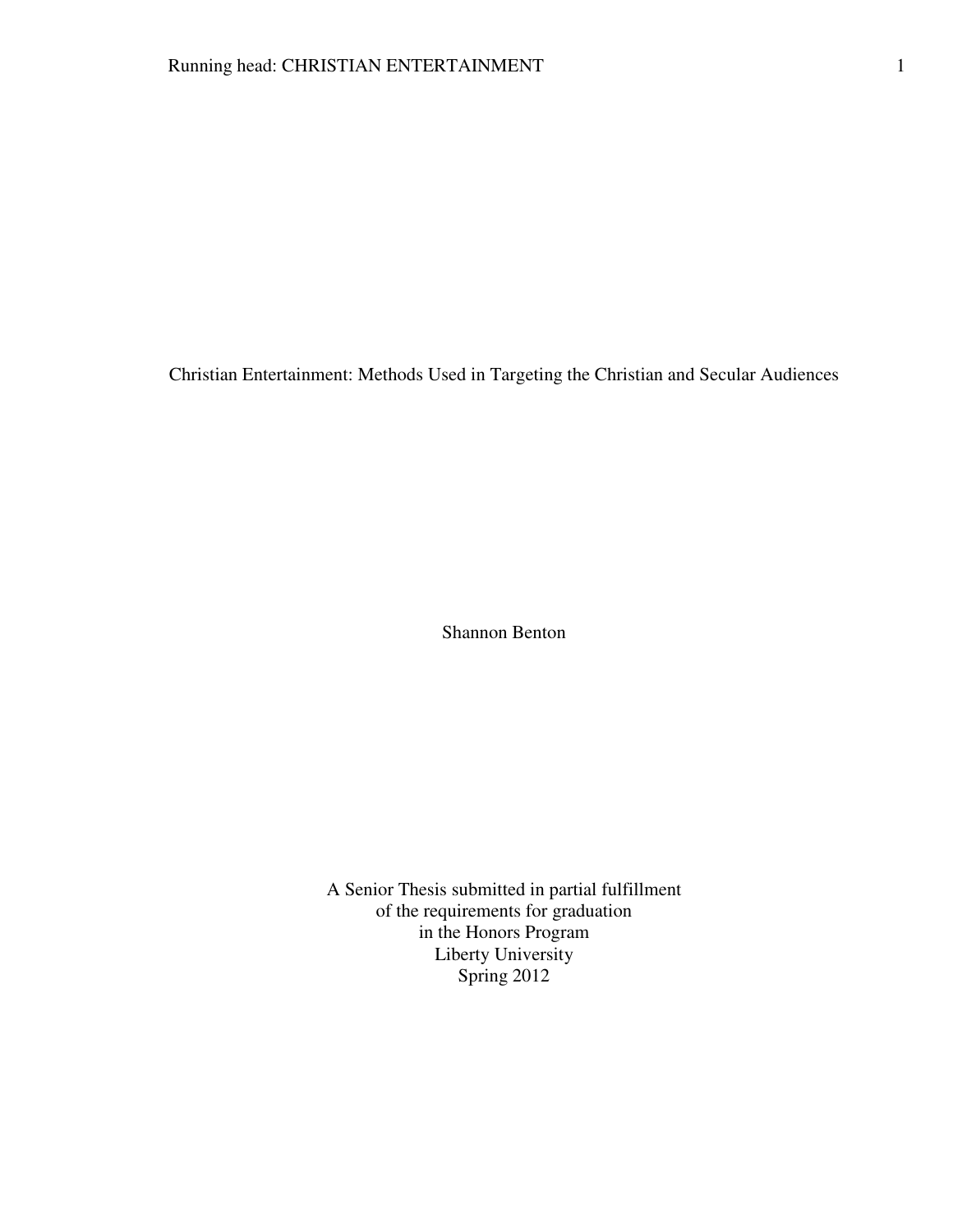Acceptance of Senior Honors Thesis

This Senior Honors Thesis is accepted in partial fulfillment of the requirements for graduation from the Honors Program of Liberty University.

> Stuart Schwartz, Ph.D. Thesis Chair

\_\_\_\_\_\_\_\_\_\_\_\_\_\_\_\_\_\_\_\_\_\_\_\_\_\_\_\_\_\_

Cliff Kelly, Ph.D. Committee Member

\_\_\_\_\_\_\_\_\_\_\_\_\_\_\_\_\_\_\_\_\_\_\_\_\_\_\_\_\_\_

Karen Prior, Ph.D. Committee Member

\_\_\_\_\_\_\_\_\_\_\_\_\_\_\_\_\_\_\_\_\_\_\_\_\_\_\_\_\_\_

James H. Nutter, D.A. Honors Director

\_\_\_\_\_\_\_\_\_\_\_\_\_\_\_\_\_\_\_\_\_\_\_\_\_\_\_\_\_\_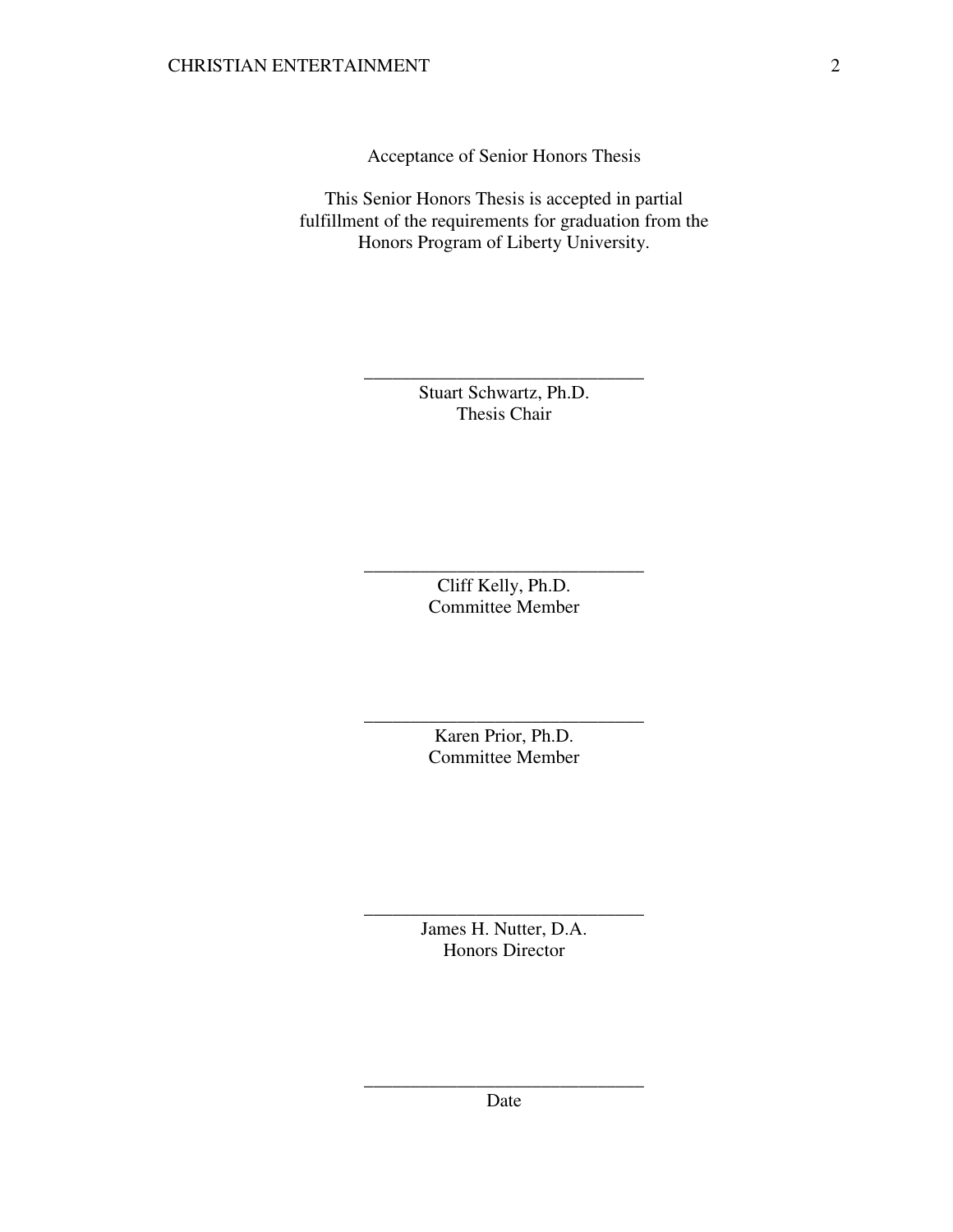## Abstract

This thesis examines Christian entertainment companies, specifically those producing faith-based films. It includes an in-depth analysis of the tactics used by public relations and marketing specialists to discover how Christian versus non-Christian audiences are targeted during the promotional process of the film and what differences in method possibly exist. Based on the analysis, the conclusion is drawn that this industry generally chooses to target Christian organizations and influential leaders. Reasons for the selection of this target are given, and the effectiveness of communication specialists' efforts in reaching their defined target is considered in light of the overall mission of Christian entertainment companies.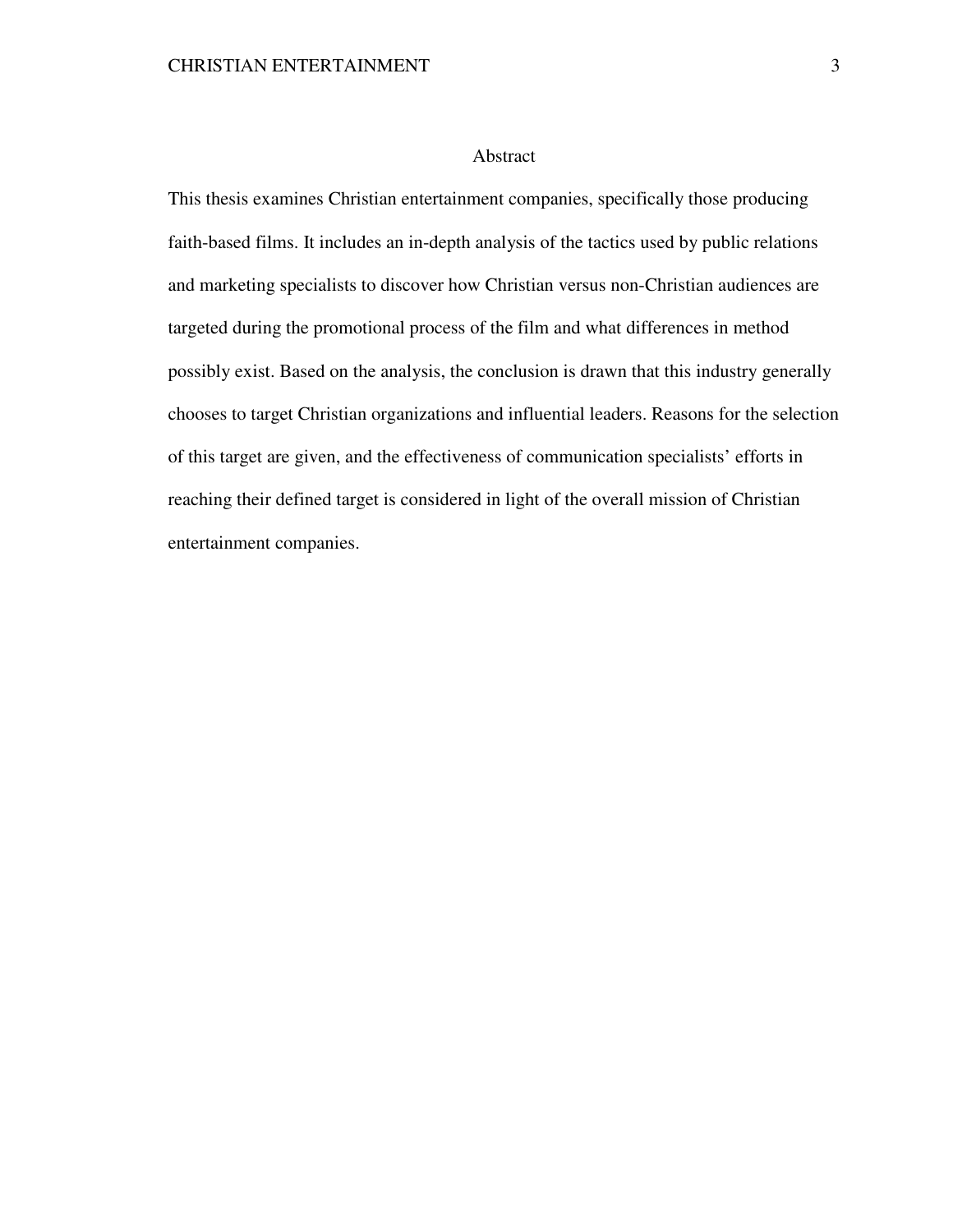Christian Entertainment: Methods Used in Targeting the Christian and Secular Audiences

 Reclaiming the arts for Christ. What does that look like? What does that even mean? To several visionaries in the film industry, it means creating and promoting faithbased films to rival Hollywood's best. But these are visionaries. Hollywood is legendary; its credible talent has been established and its publicity, generally guaranteed. In spreading the word about their films, Hollywood is exactly who these filmmakers of the faith are up against. Not only are they challenged with creating an entertaining, uplifting and believable story, they also have to find a team complete with production members, actors and businessmen and women who believe in their message of hope found in Christ as well. In fact, they have to believe in this message so strongly that they would be willing to stand behind the film and the filmmakers' mission amidst an often generous number of critics (J. Erwin, personal communication, January 31, 2012.).

 An important group in this movie-making team is the marketing and public relations specialists whose job it is to make sure the movie reaches its intended audience and to persuade that audience to flock to the theater in droves. This thesis examines how communications specialists market faith-based films to Christian and non-Christian audiences in the United States. It will examine the target audience for these films, the tactics used to reach the target audience and the reasons behind the chosen audience segmentation. It will also consider the effects of these marketing efforts and the results they have on the public. Observations will be based largely on the communications efforts of Provident Films and Sherwood Pictures.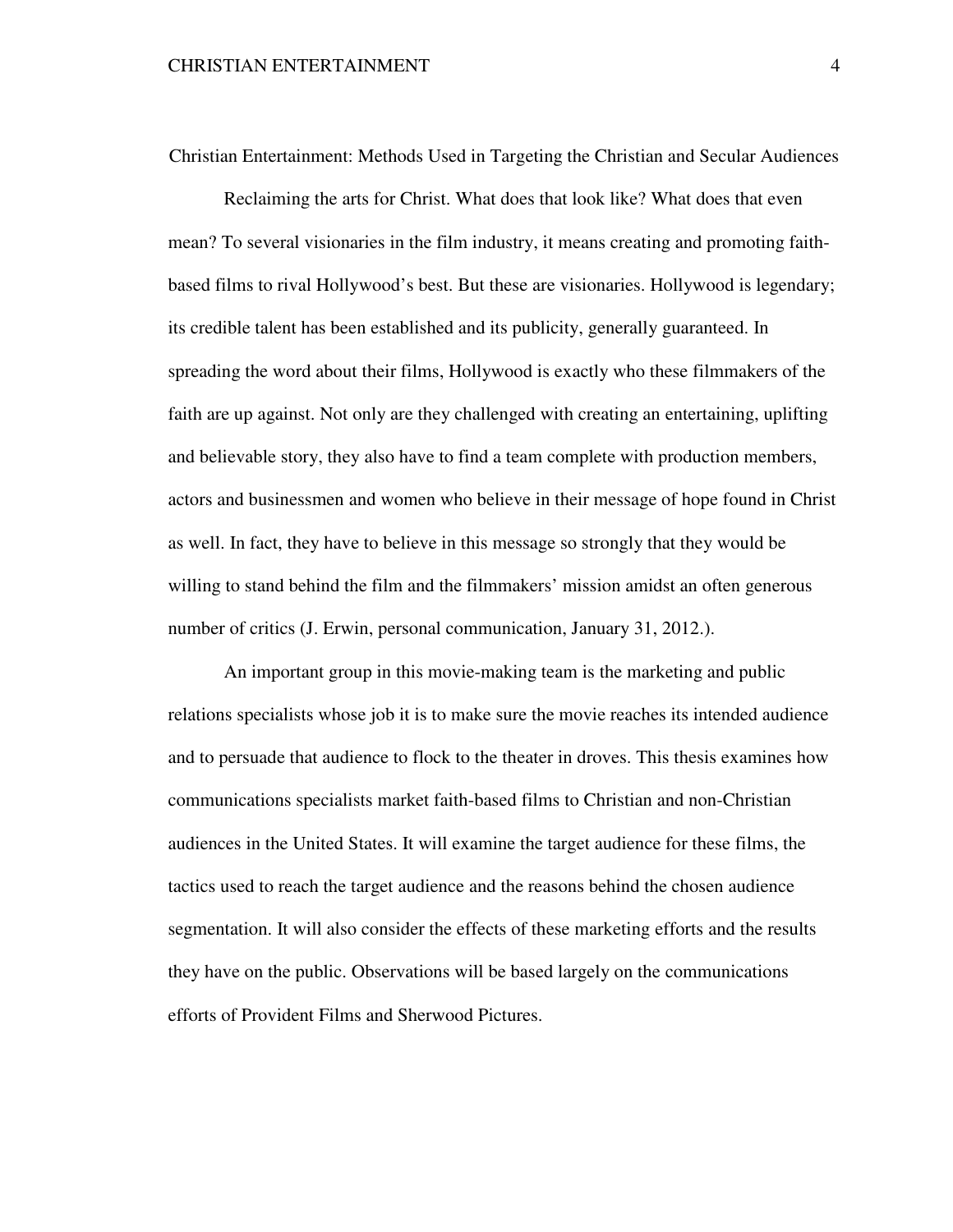### **Key Terms Defined**

 Before beginning a discussion of the target market for Christian films, a number of terms should be defined. For the purposes of this thesis, 'Christian' will be defined as a person or persons who profess an evangelical faith in Jesus Christ and believe in the necessity of salvation that comes solely from God the Son. Conversely, 'non-Christian' refers to anyone who does not profess this belief. 'Secular' and 'mainstream' are both terms that will also be used to refer to this non-Christian group in relation to their culture.

 Any references to culture will be based on the definition given by *Merriam Webster's Learner's Dictionary* as "the beliefs, customs, arts, etc., of a particular society, group, place, or time." 'Culture' will largely be used to connote the culture of the United States of America.

 Though 'faith-based films' (also referred to as Christian films) carries a general connotation of a movie safe for the family and well received among Christians, its definition in practice falls along a sliding scale. Generally, 'faith-based' means a familyfriendly film whose purpose is to provide an uplifting message based on the values and morals held by evangelical Christians. Gener8xion Entertainment's founder, Matt Crouch, strives not to "necessarily make films about faith, but rather films that don't violate one's faith*"* (Crouch, n.d., para. 3). According to Provident Films, faith-based films convey the idea of "heartfelt family fare" ("About Provident Films," n.d., para. 4), while for Sherwood Pictures they mean specifically "family-friendly movies that build on the Judeo Christian ethic and communicate the gospel without compromise" (Catt, n.d., para. 7). Similarly, Cloud Ten Pictures' definition extends from its mission to spread the "gospel message and [produce] Christian inspirational films" ("About Cloud Ten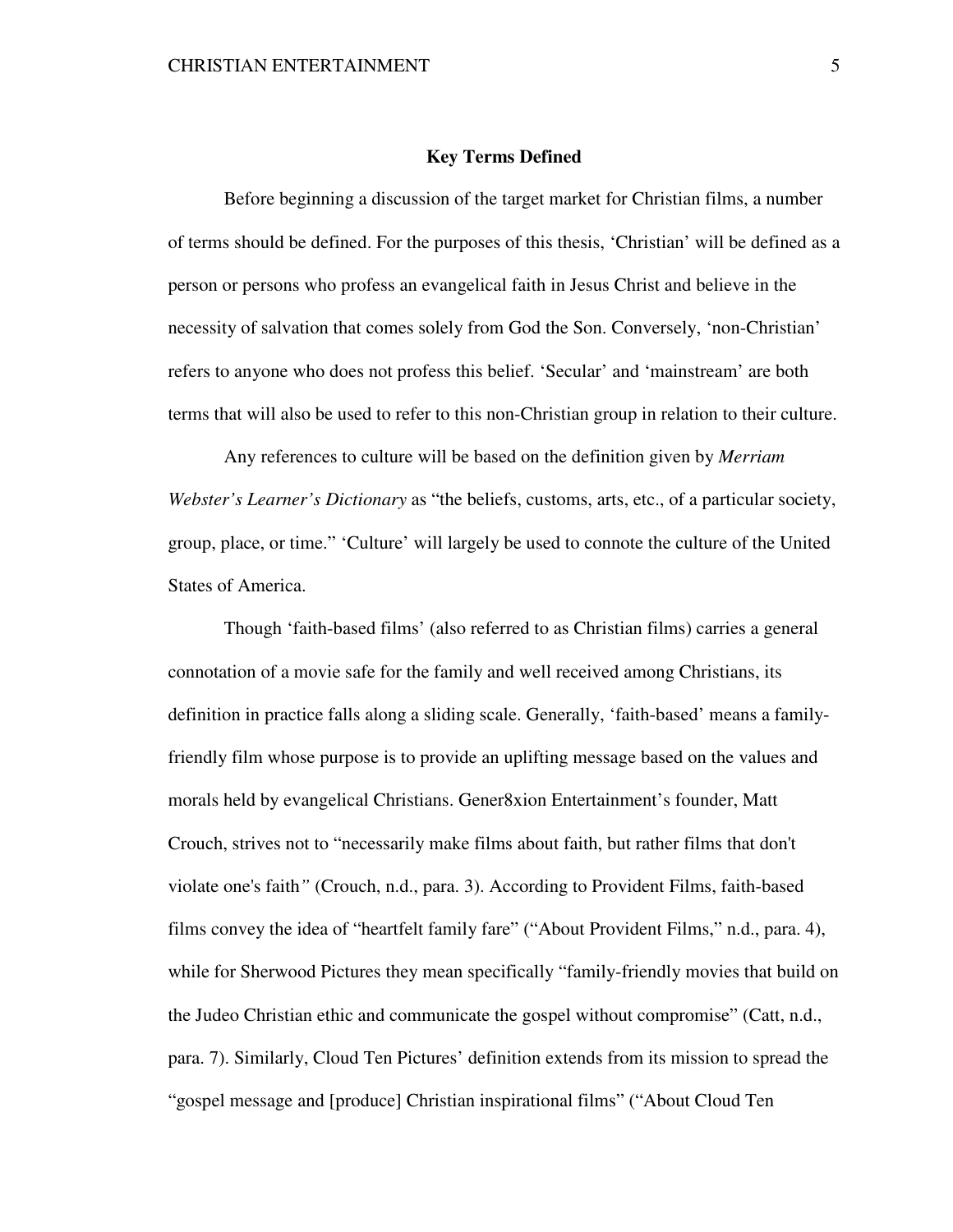Pictures," n.d., para. 5). Each of these film-making companies carries a slightly different variation of the same idea: the goal is to produce movies everyone can watch, movies with an uplifting message, movies that seek to positively build the culture rather than feed into its promotion of destructive behaviors.

 Throughout this thesis, the terms 'marketing' and 'public relations' will be used interchangeably. They are not synonyms. Marketing is the promotion of a company and its products and services. Public relations is the management of an organization's brand in relation to its various stakeholders such as consumers, investors and suppliers. The main difference is marketing's purpose to sell a product versus public relations' goal to build relationships and to establish a good reputation (Wilcox & Cameron, 2012). However, the terms will together indicate the combined efforts of communications specialists to promote a particular film to the targeted audience.

# **The Process of Communication**

 Communication is the transfer of a message from a sender, or source, to a receiver (Foulger, 2004). The key to effective communication is the transfer of the sender's intended message to its intended receiver. While sending and receiving the message, various internal and external factors have the potential to cause noise during the communication process limiting the effectiveness of the message's intended meaning. The goal of marketing and public relations specialists is to clearly send their message to the intended receivers in a way that all of these noise-inducing factors do not inhibit the reception of their message.

 In the world of mass communications, the intended receiver is labeled as the target audience. It is a collective group of people with similar a demographic,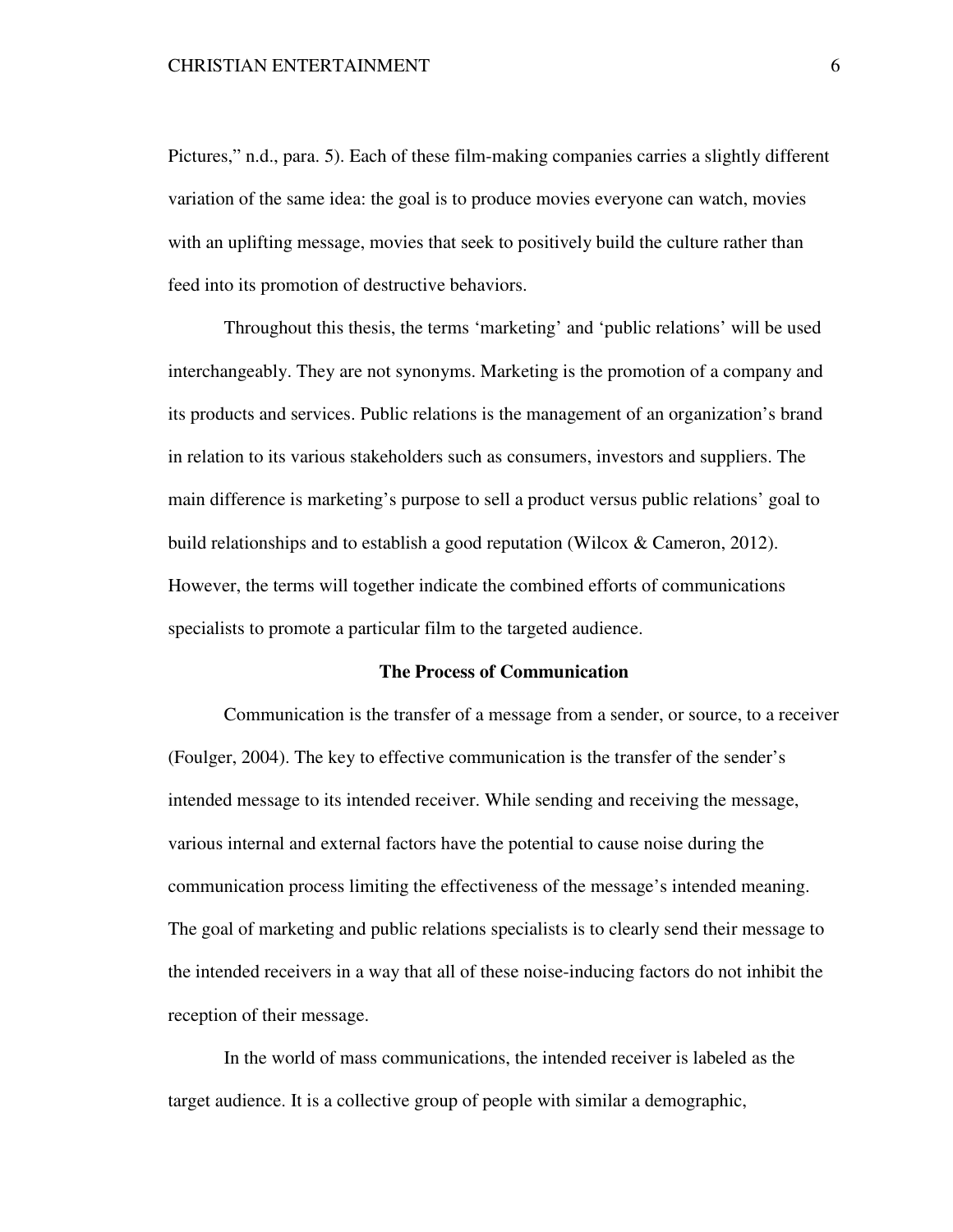psychographic and/or geographic attributes. Marketers group these individuals together because they anticipate like behavior from the group as a whole in response to the message. In fact, they communicate with a desired reaction in mind. The communicators' message does not change based on the target audience, but the methods they use to send the message do. The methods are chosen to specifically illicit a desired response. This is called feedback in an interactive model of the communication process (Foulger, 2004), and its evaluation determines the success of the methods used to send the message.

 As communicators in a fast-paced world where the public has a penchant for anything visual and a shorter average attention span than in previous generations, marketing and public relations teams must use every means available to effectively capture attention and reach their target audiences. The goal is for the target to consume the intended message and to respond in the predicted manner. These means include television commercials, radio spots, print advertisements, out-of-home advertisements, social media, special events and buzz marketing among many other available resources. The key to successful marketing is knowing who the audience is and what they like (S. Schwartz, personal communication, September 9, 2011). This enables public relations specialists to determine what communication methods or tactics will be most effective in sending their message and yielding the intended response. The first step is to identify that target audience.

 In Christian entertainment, as in any form of communication, selecting a target audience is critical to insuring the success of the reception of the message. For faithbased organizations, their message is not always well received by the mainstream culture; and as Cloud Ten Pictures' founder and CEO Paul Lalonde acknowledges, there seems to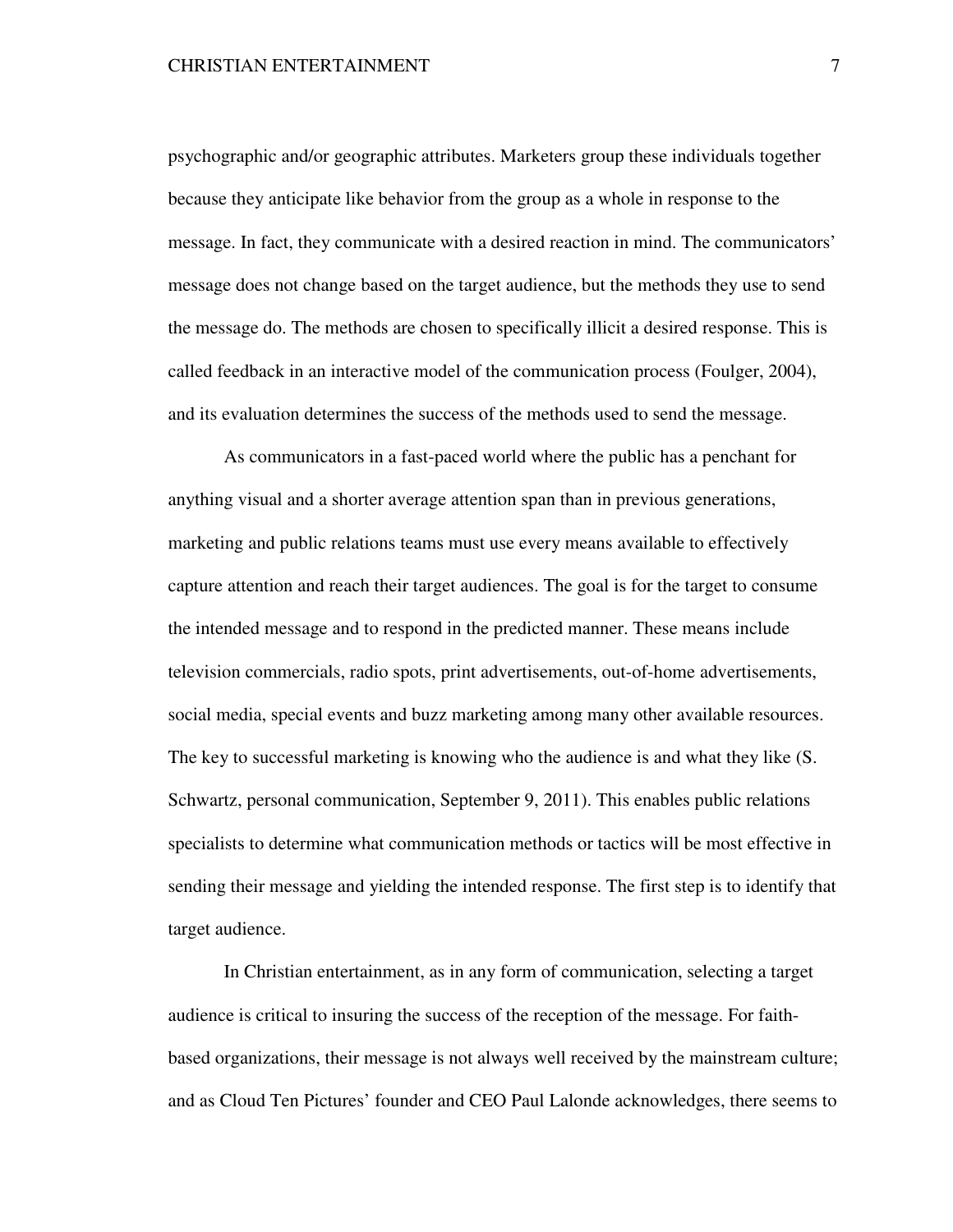be a "general consensus that Christian movies are low quality" ("Courageous," n.d., para. 5). In order to combat that common idea, it is the job of the film directors and producers to produce quality films, but it is the job of marketing and public relations professionals to make sure movie-going audiences aware these faith-based films are new and worth seeing.

 Recently, Christian entertainment organizations in a relatively new movement to "reclaim the arts for Christ" (J. Erwin, personal communication, January 31, 2012) and positively impact today's culture, have specified their target audience and begun to tap into a wide variety of resources available for promoting their message. The result has been the success of movies like *Fireproof* (2008), *Courageous* (2011) and *Soul Surfer*  (2011), all recent box office hits that had virtually everyone on the contemporary Christian scene talking and even a few in the mainstream commenting on the success of these low-budget, feature films. Julie Bloom of *The New York Times* wrote of *Fireproof*'s No. 4 spot at the box office, just "a few spots behind the No. 1 big-budget action thriller 'Eagle Eye'" (Bloom, 2008, para. 2). She also quoted her colleague, Neil Genzlinger, who appreciated the movie's "characters with a strong, conservative Christian faith who don't sound crazy" (as cited in Bloom, 2008, para. 5). It is not only technological developments that allow business organizations to communicate within seconds to consumers all over world that has improved the communication of these films. Communications professionals are strategically selecting their target and deftly applying tactics, including the late advances in social media, to reach these groups. Once the target audience has been chosen, communication professionals decide which tactics will be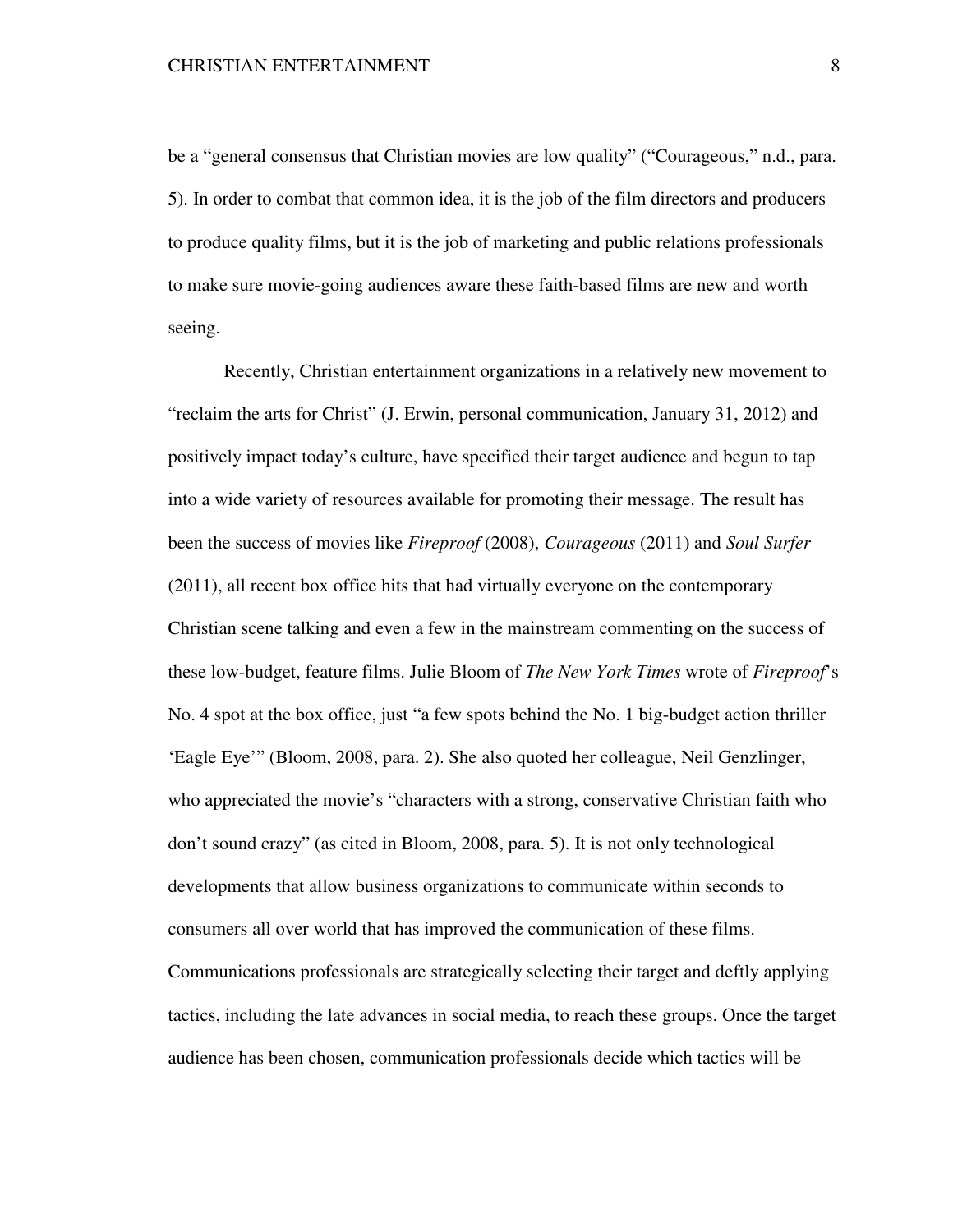most successful in sending the message of the newest must-see, faith-based films and reaching that audience.

Conversely, by examining the tactics several communications professionals use, the target audience these organizations have chosen can be deduced. Through examination of best practices of the tactics employed by faith-based entertainment companies Provident Films, Sherwood Pictures and specialists, Lovell-Fairchild Communications, the target market and their keys to success can be determined.

# **The Companies**

 Provident Films is a part of Provident Music Group, based in Nashville, Tennessee. It is a division of Sony Music Entertainment devoted to producing films that "make a difference" and can be "something the entire family enjoys together" ("About") Provident Films," n.d., para. 1). This branch of Sony is responsible for producing, marketing and distributing popular films such as *Courageous*, *Fireproof, Facing the Giants* and *Grace Card*, among many others. These four films "crack[ed] the Top 10 on a per-theater average" (Foust, 2012, para. 3).

 Sherwood Pictures was founded out of Sherwood Baptist Church's commitment to excellence and the desire to address the decrease of the church as one of the top cultural influences (Catt, n.d.). It is the birthplace of the Kendrick brothers' films *Flywheel*, *Facing the Giants*, *Fireproof* and *Courageous*. As top independent films, these movies have stirred audiences worldwide and brought much attention to and growth in the faith-based film-making industry.

 Lovell-Fairchild Communications, founded by communications specialists Nancy Lovell and Julie Fairchild, works with various clients including Provident Films and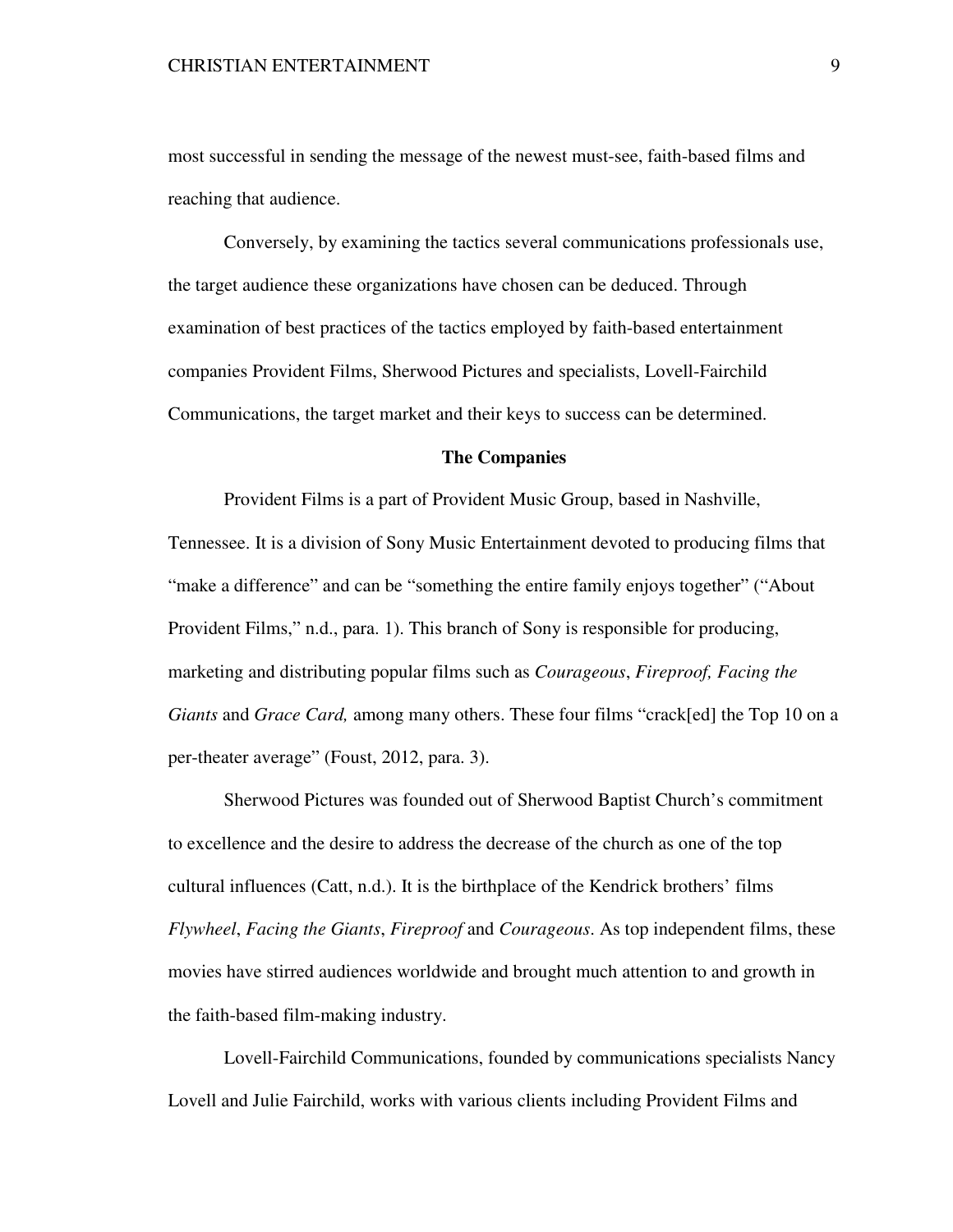Sherwood Pictures to promote their films and other projects. Their work covers public relations, event planning, branding and grassroots marketing among other services for their clients.

# **Tactics**

## **Advertisements**

As a marketing and public relations company, Lovell-Fairchild Communications does not turn its focus to creating advertisements as do many other companies. Instead they focus on consumer interaction with the goal of persuading their target to provide the company with feedback and to begin conversations amongst themselves. For the advertisements they do utilize, they create and sell posters, handbills and brochures for those who want to hang them locally in their hometown. The movie trailers function as online advertisements as well. Aside from these few outlets for advertisements, faithbased film companies rely more heavily on tactics that require interaction from the target audience.

### **Social Media**

 In today's technologically advanced society, social media plays an integral part in disseminating information to a vast audience in record time. It is the fastest way to send a message and the easiest way to get people talking and sharing and interacting with a company and its products. Each of the above mentioned companies has a Facebook page where fans can get more information about the organization and current projects and leave comments about the latest news.

Interestingly, all three of their Facebook pages had relatively few 'likes' and much fewer people talking about the page. At this writing, Lovell-Fairchild had the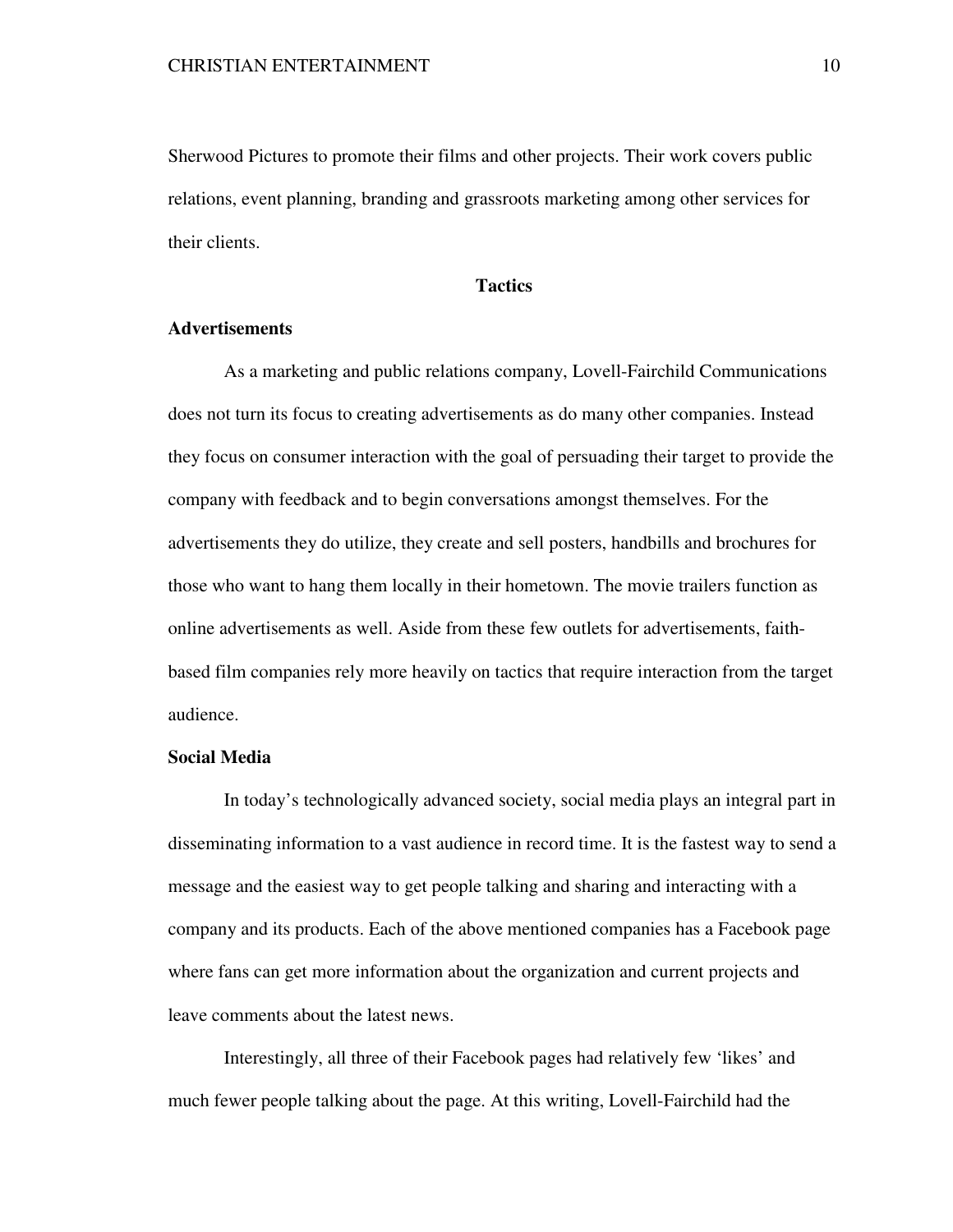fewest people following the page with just 160 fans and only one person talking about the page (Lovell-Fairchild Communications, 2012). However, each of these pages refers viewers to specific movie pages, which have a substantially larger number of fans and many more people interacting with the page. In the film industry, these companies are more interested in securing people who will go see the movie on opening weekend than in who knows about the production company behind the scenes. As a result, though the page links visitors back to the company's website, Facebook becomes an avenue for the company to discuss the upcoming movie with expectant fans. Once the movie premieres, it is often left to fans to continue the conversation as production companies turn their sights to the next film. Fans do continue to engage in that conversation. The page is always available for comment whether it is opening weekend or someone is watching the film for the sixth time a year later.

 YouTube.com has played a key factor in promotions for Provident Films and Sherwood Pictures. Both organizations have used the website to post trailers for upcoming films. YouTube is designed to allow for viewers to comment and interact with each other as well as provide the companies with valuable feedback. Before films are released the production companies can get a sense of how many people are interested in the film and planning to watch it during the all-important release weekend. Lovell-Fairchild Communications does not have a direct link to YouTube on their website; however, YouTube is still a vital channel of communication for many of their clients' sites.

 Twitter is not currently the communication of choice for these companies. As with Facebook, Provident Films' website includes a button on each page where fans can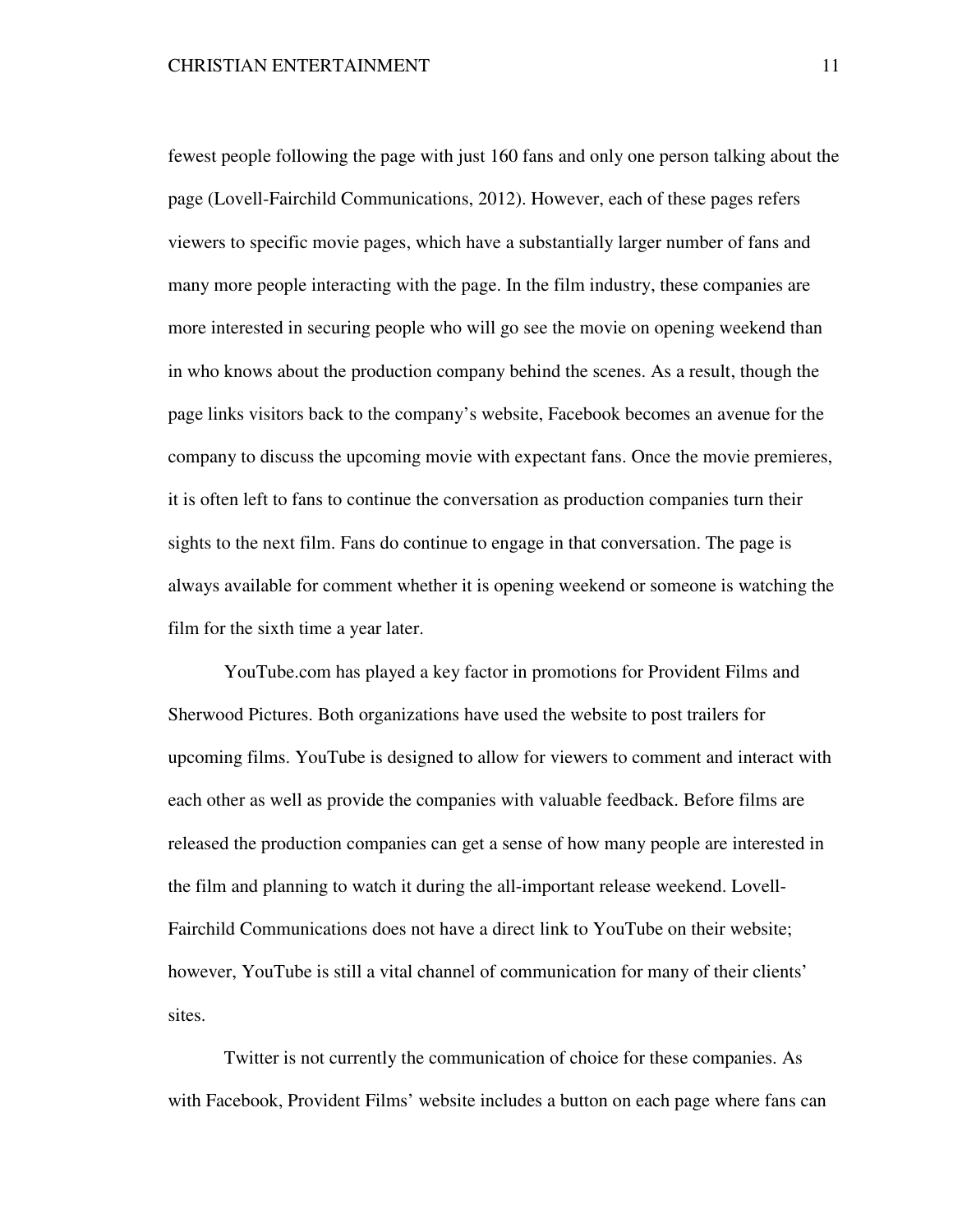tweet a link to that specific page. They can add their own comment or ask friends to visit Provident's website, but it does not take the viewer to the movie's or the company's actual Twitter page. Lovell-Fairchild includes a link to their Twitter page. However, the page is filled with company tweets and re-tweets mentioning their clients without interaction from their target audience (Lovell-Fairchild, 2012). Sherwood Pictures has created a Twitter profile, but they have only posted one tweet since its creation (Sherwood Pictures, 2009).

 Sherwood Pictures' website incorporates a log-in option as it draws from its church member base and links to the church's bookstore website for purchases. Member registration and log-in creates a deeper connection with website viewers and increases the website's stickiness – its ability to capture internet users on that specific site for a longer period of time ("The Source," 2006). Ideally members will feel a greater attachment to organizations of which they are members and will increase interactions with other members. Similarly, Provident Films offers a registration page, but it is used solely for updates. Even so, this portion of the website does give Provident an opportunity to build its database and consistently stay in touch with fans who have asked for more information. Especially now, when advertisements can be found everywhere screaming for the attention of consumers, it is important to seize the opportunity when those consumers express an interest in receiving more information over another company's advertising efforts.

 In terms of the numerous blogs and blog-like media available, none of the three companies have really tapped into these social resources yet. Provident Films does provide visitors with the option to publish links on diverse platforms such as blogger,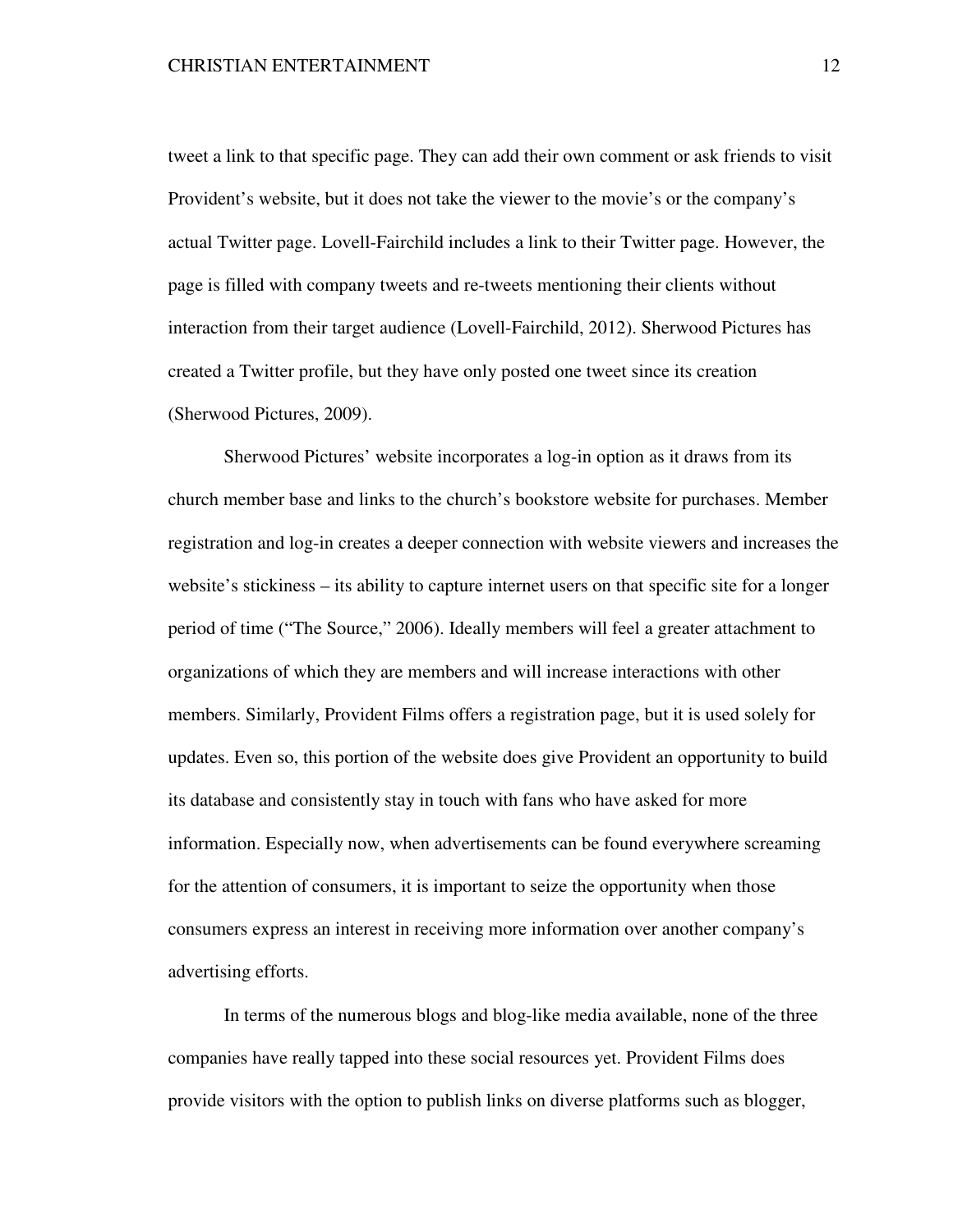Gmail, Reddit, Tumblr and LinkedIn to name a few. Lovell-Fairchild has occasionally used instagr.am to document pictures from events and includes links on their Facebook page to articles and videos of people who were inspired or whose lives were changed by the message in the faith-based films they promote. However, the potential of these resources has not yet been fully explored.

One of the newest films to the Christian movie scene is *October Baby*. This movie, released in March 2012, was already the recipient of rave reviews before its theater release from prominent blogs and reviews such as one by Dr. Gina Loudon, wife of Missouri's State Senator, John Loudon (Loudon, 2011). The result of the reviews is those who read Dr. Loudon's article begin conversing amongst themselves and spreading the word about the film.

This is a just a glimpse of the possibilities available through these resources. The more people have an opportunity to interact with a film, the more likely they will be to remember it and to choose to view it in theaters and form their own opinions so they can join in the conversation. This online interaction also works to increase the search optimization results for the movie. Though these organizations do not capitalize on all of the available social media outlets, they are well aware of the effects of social media and they try to maintain presence in the most popular forms. The promotion of their products on fans' and viewers' pages is key as they aim for their intended message to be passed along to families and friends who will provide credible recommendations.

 Considering status updates and comments from followers, it is easy to see what audience these organizations are reaching and seem to be specifically targeting. For Sherwood Pictures, the latest Facebook statuses discussed the 2011 release of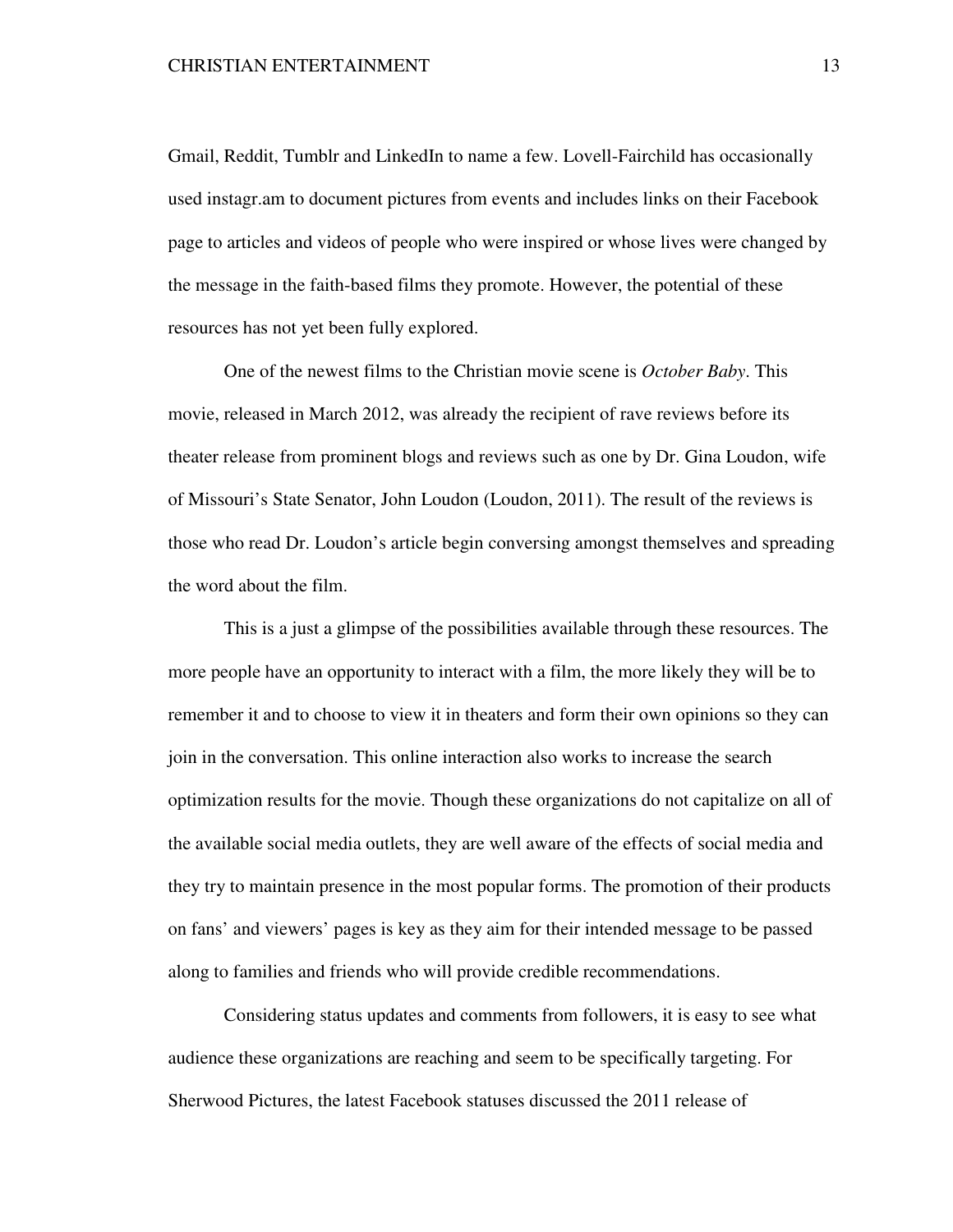*Courageous*, their newest feature film. The posts attracted a Christian base of fans as they directed to the *Courageous* blog where people could join them in a 40-day challenge praying for the impact of the movie. This is not exactly a status that would appeal to the non-Christian market that often does not make it a habit to pray. Interestingly, the blog itself only contained daily prayer requests leading up to the release of the movie, which kept people engaged in its release. However, it only included the original posts; comments were turned off, limiting interaction among those who were accepting the challenge along with Sherwood Pictures. The blog was no longer used after the film's release date.

Based on their Facebook statuses, Lovell-Fairchild does not limit themselves to a Christian audience, but rather chooses to simply spread information about their clients' products. Not all of their clients are Christian filmmakers, so they are careful not to isolate non-Christians who visit the page. That being said, their page is not creating many conversations amongst its 160 fans at all. Rather, most of the fans go to the separate client and product pages; those fans that do interact with the designated movie pages are derived from the Christian group. For example, on *October Baby* Movie's page, fans leave comments like "What a way to show the power of God's forgiveness on the big screen!" (Jesse, February 4, 2012) and comment about how far away the closest theater is that will be playing the movie on its opening weekend.

Provident Films does not post statuses specific for either Christians or non-Christians, but many of the comments are from supporters of their Christian-themed films. In fact, Provident is very careful to promote only their films and the direct quotes of prominent leaders whose opinions will be respected among audiences. Otherwise, they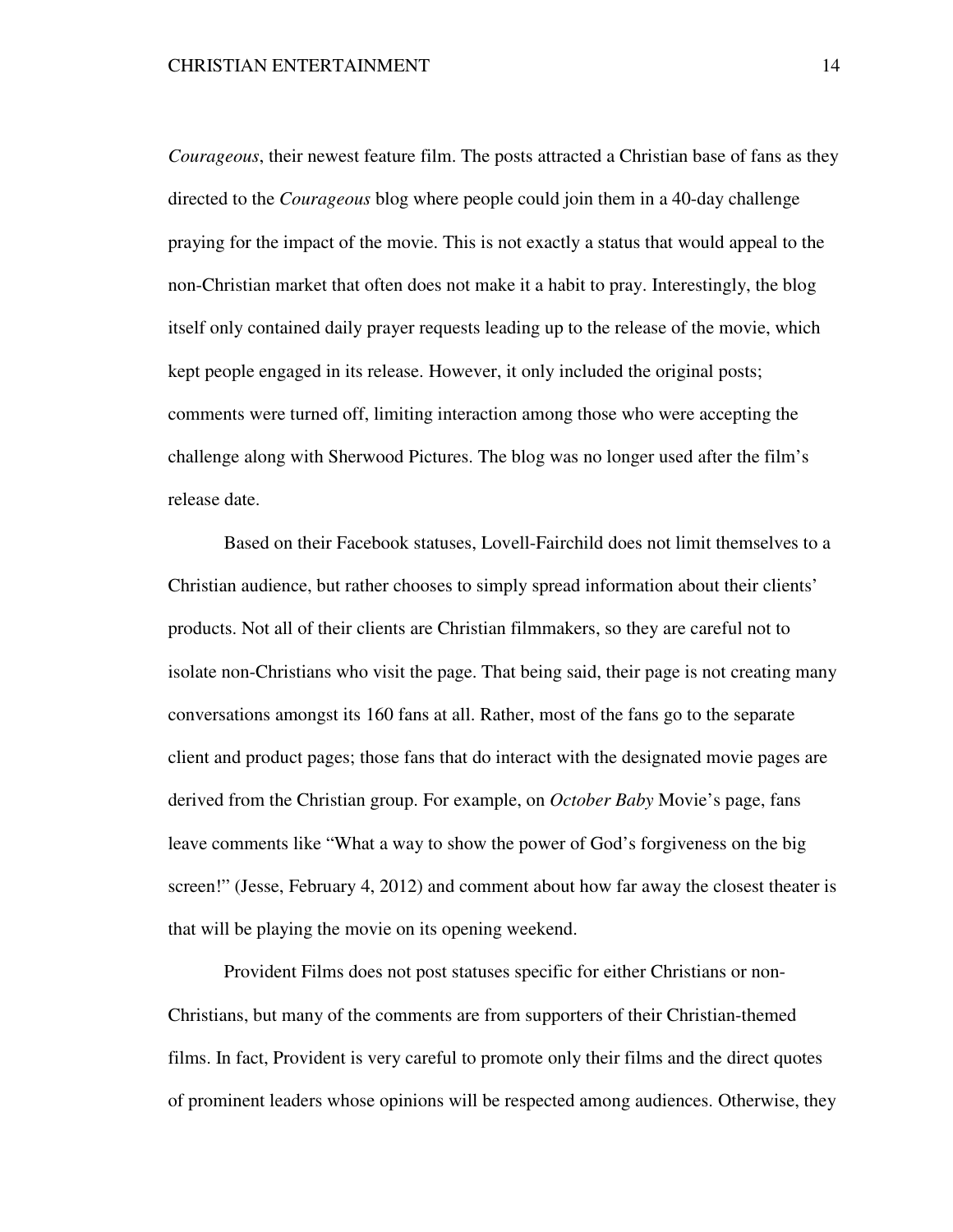let everyone else on their page bring in the "faith" part of the discussion. Through the implementation of social media tactics, the varied strategies of these close-knit organizations begin to hint at their target audience.

## **Organization Collaborations**

 It is a small world after all. In the world of Christian entertainment, specifically of faith-based film producers, that world is tiny. One of the tactics Christian entertainment organizations have used to promote recent films is their collaboration with various organizations. Some companies, Affirm Films for instance, are entities associated with larger, more public organizations. Affirms Films is a Sony Pictures Entertainment company, which provides additional resources as well as avenues to increase brand awareness. Other collaborations take place through partnerships for specific projects. For the release of *Courageous*, Sherwood Pictures partnered with Provident Films and Affirm Films to produce and distribute the movie. In doing so, *Courageous* was featured by three separate, though closely related, powerhouse production companies and their separate databases of contacts and followers. Theoretically, this strategic collaboration triples the number of people reached in the target audience. They also outsourced some of their marketing efforts to Lovell-Fairchild Communications. This guaranteed the concentrated promotion of the film by four organizations to fans who eagerly awaited the release of the next film following the earlier successes of *Fireproof* and *Facing the Giants*. Other Christian organizations, like Gospel Music Channel (n.d.), promoted and supported the organizations, advertising the film and DVD releases and offering praise for its successful production on their websites. These organizations all work in tandem to spread the word to the public.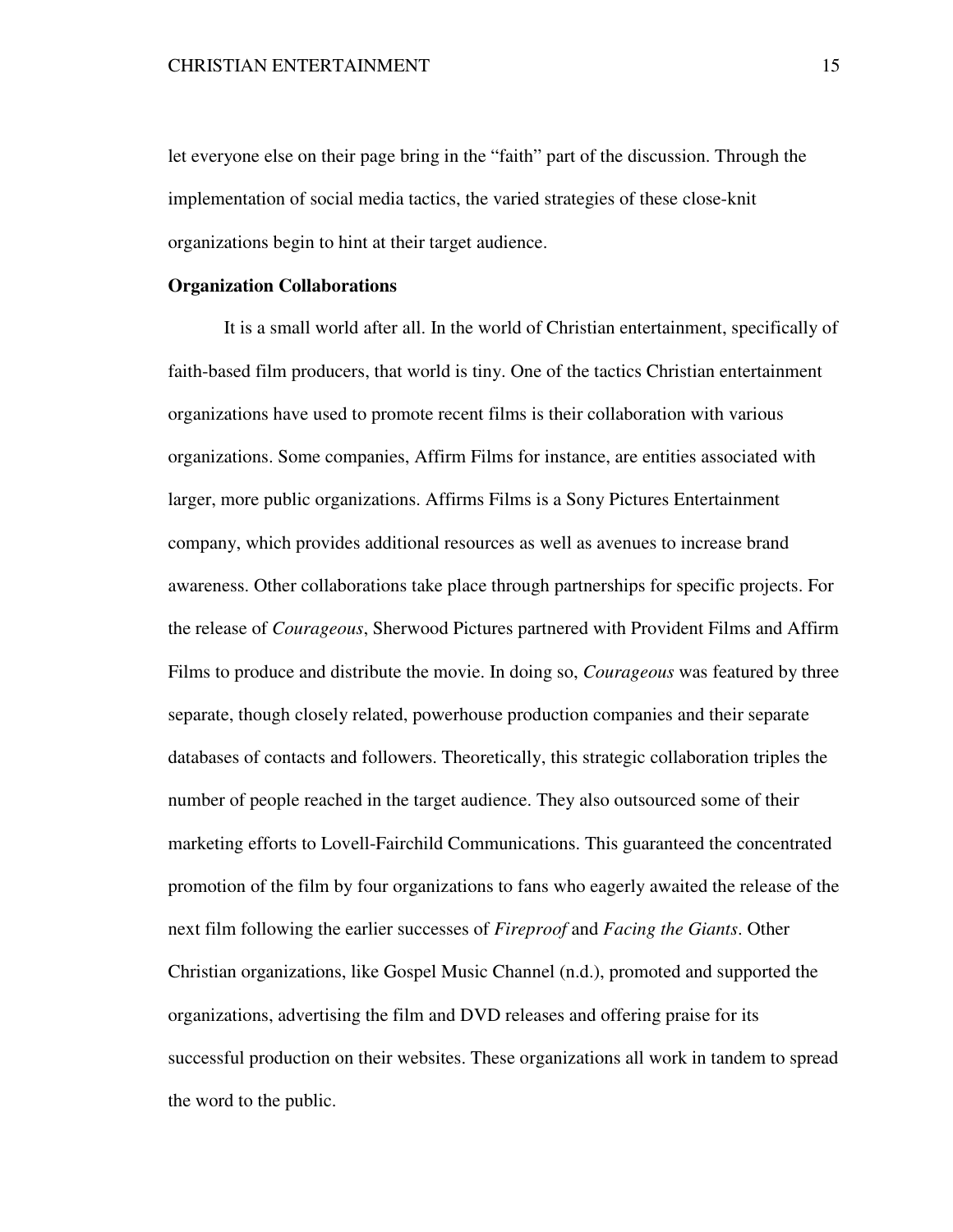Though this collaboration ensures that movie promotions cover a wider population than the organizations presumably would on their own, it can have some divisive effects. As most of the collaborating organizations are Christian-based or Christian affiliated, they are largely known by like-minded organizations and their followers. They are not, however, as well known outside of these circles. In some ways, this limits the effectiveness of these collaborations as it can become an exclusive circle difficult for those on the outside to understand or to even recognize is in existence. This makes it harder to reach beyond the church-going, Christian target into the non-Christian demographic. Again, this exemplifies faith-based entertainment companies not excluding a mainstream target, but not necessarily catering to one either.

### **Testimonials and Endorsements**

 Along with collaborating with other organizations, Provident Films, Sherwood Pictures and Lovell-Fairchild Communications capitalize on celebrity endorsements and testimonials from credible leaders to increase the buzz about upcoming films. In *October Baby*, a new film scheduled for release in March 2012 for which Lovell-Fairchild holds responsibility for its public relations efforts, recognized actors John Schneider and Jasmine Guy were promoted for their roles in the film. In addition, Chris Sligh, American Idol's Season Six Top 10 finalist and contemporary Christian singer, includes his uplifting music in the film's soundtrack and provides the movie's comic relief in his feature film debut ("Chris Sligh," n.d.). Lovell-Fairchild Communications also benefitted from the network of the film's directors, a brother duo with extensive experience directing music videos for contemporary Christian music artists. The Erwin brothers were able to use those connections to garner video testimonials from popular Christian artists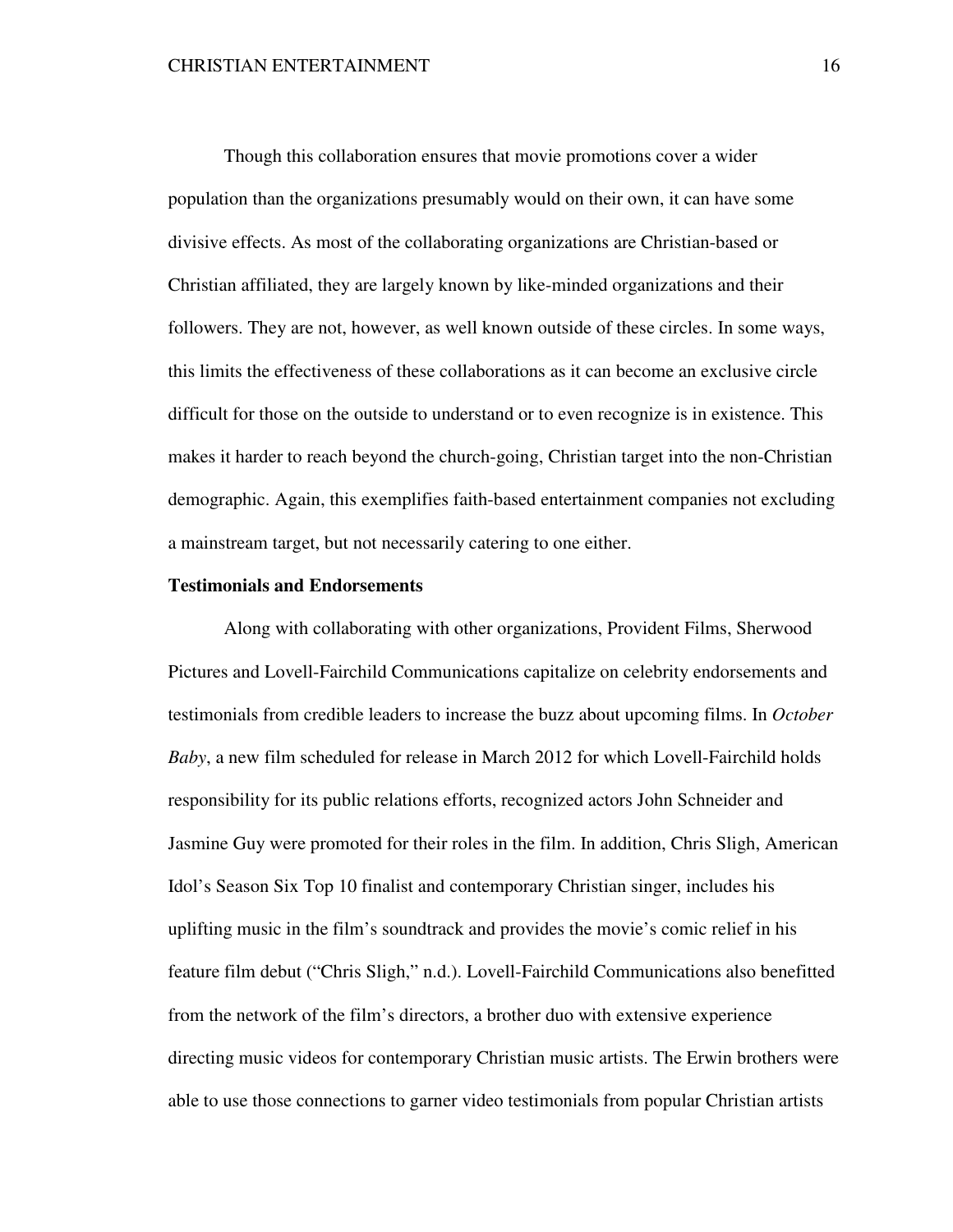they had previously worked with to endorse the movie and its message ("Welcome to Every Life is Beautiful," 2012). Those videos were posted on websites associated with the movie. As a result, the reach of the movie's promotions was extended, albeit to the Christian demographic.

 The goal for these Christian film companies is to use movies to promote their message (J. Erwin, personal communication, January 13, 2012.). Because these movies often contain such a strong message, they are able to use well-known advocates for that message to join in supporting the movie as well. For *October Baby*, Gianna Jessen, a prolife advocate and abortion survivor, spoke out in support of the film and its message about the value of human life. As a result, the film gained in credibility and potential to reach a broader audience base. As Lovell-Fairchild's co-founder, Nancy Lovell, stated, 'Christian' often carries several nuances in its definition (N. Lovell, personal communication, January 31, 2012). Practicing Christians want to know the film is supported by Christian leaders whose beliefs and values they identify with before they pledge their own support. The power of these endorsements and testimonials is a key to winning the acceptance of the Christian audience.

### **Press Releases and News Stories**

 Traditional public relations plays a large role in the promotion of faith-based films. Lovell-Fairchild Communications circulates press releases announcing the premiere of their clients' movies, availability of the DVDs and details for various events. As a result, numerous publications, especially Christian journals and blogs have published information about upcoming and record-breaking films from the Christian entertainment scene. As Lovell puts it, in order for the information included in the press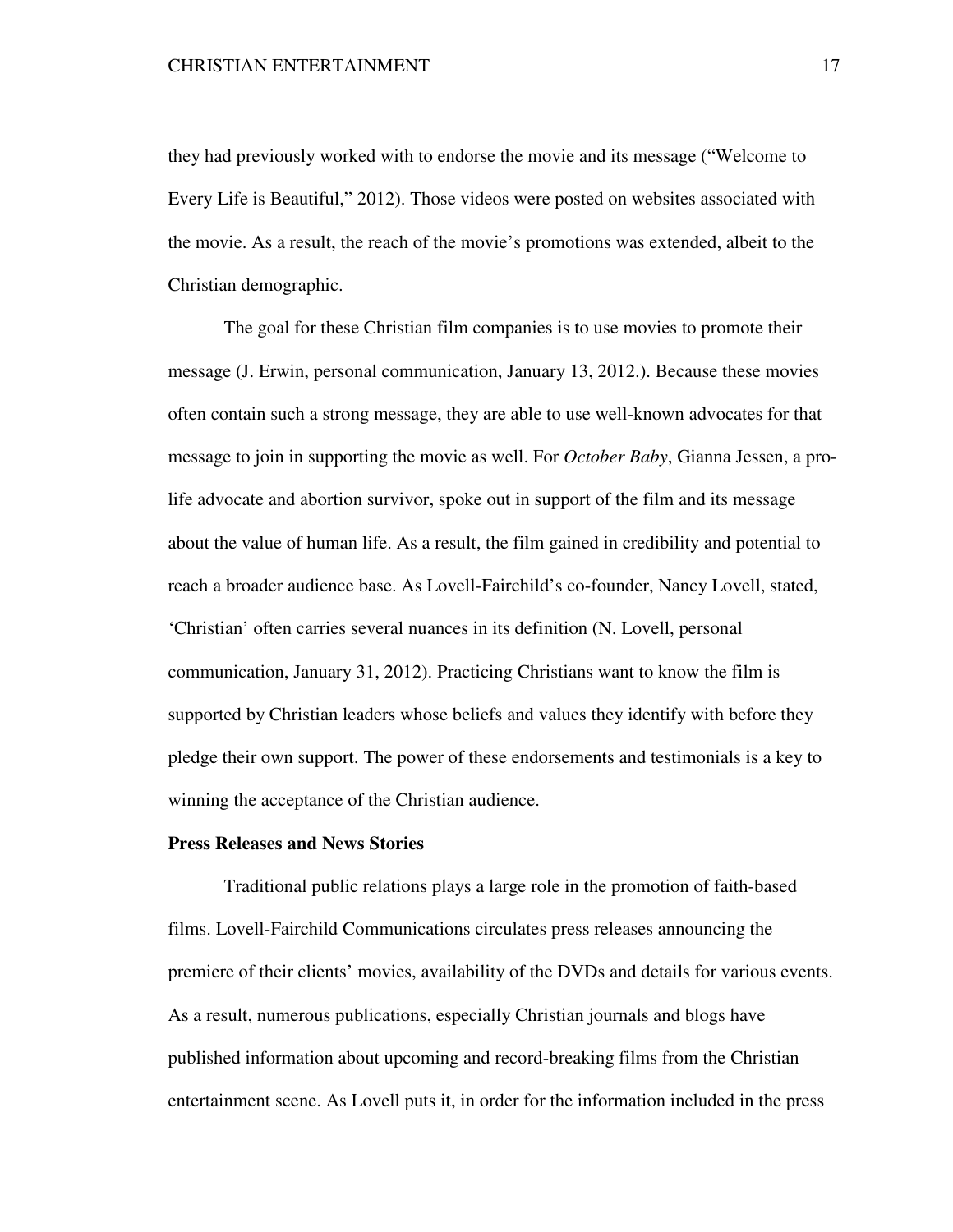release to be a valuable story picked up by news sources, the press release must contain information that makes the film newsworthy (N. Lovell, personal communication, January 31, 2012). It has to involve an issue. For *Facing the Giants*, it was the story of a small church producing a major feature film on such a low budget that caught the attention of news sources. For *Fireproof*, it was the incorporation of childhood star, Kirk Cameron who had not been seen professionally in several years and who now emerged as the film's star. The movie also gained attention after earning \$6.5 million in ticket sales after being produced for \$500,000, a fairly small budget compared to the budget of Hollywood films (Bloom, 2008). *October Baby* addresses the highly controversial issue of abortion in today's culture.

These are the issues that make not only Christian news organizations take notice, but also secular organizations. Fox News picked up the story of *Courageous* ("Film 'Courageous' Breaks Hollywood Mold," 2011). They were attracted to a small church's success as they competed for theater-goers against Hollywood, the established industry with access to an exponentially greater sum of production funds (Foust, 2011). In this way, Christian entertainment companies are able to make a splash in the secular environment. Though they are not directly focusing their efforts on sending press releases to the larger, mainstream news organizations, they are able to use these instances as a measure of the film's market penetration.

### **Events**

 Events are another one of the key tactics used to spread the word about upcoming faith-based films. Lovell-Fairchild Communications has been responsible for much of the marketing for both Sherwood Pictures and Provident Films. For *Courageous*, Lovell-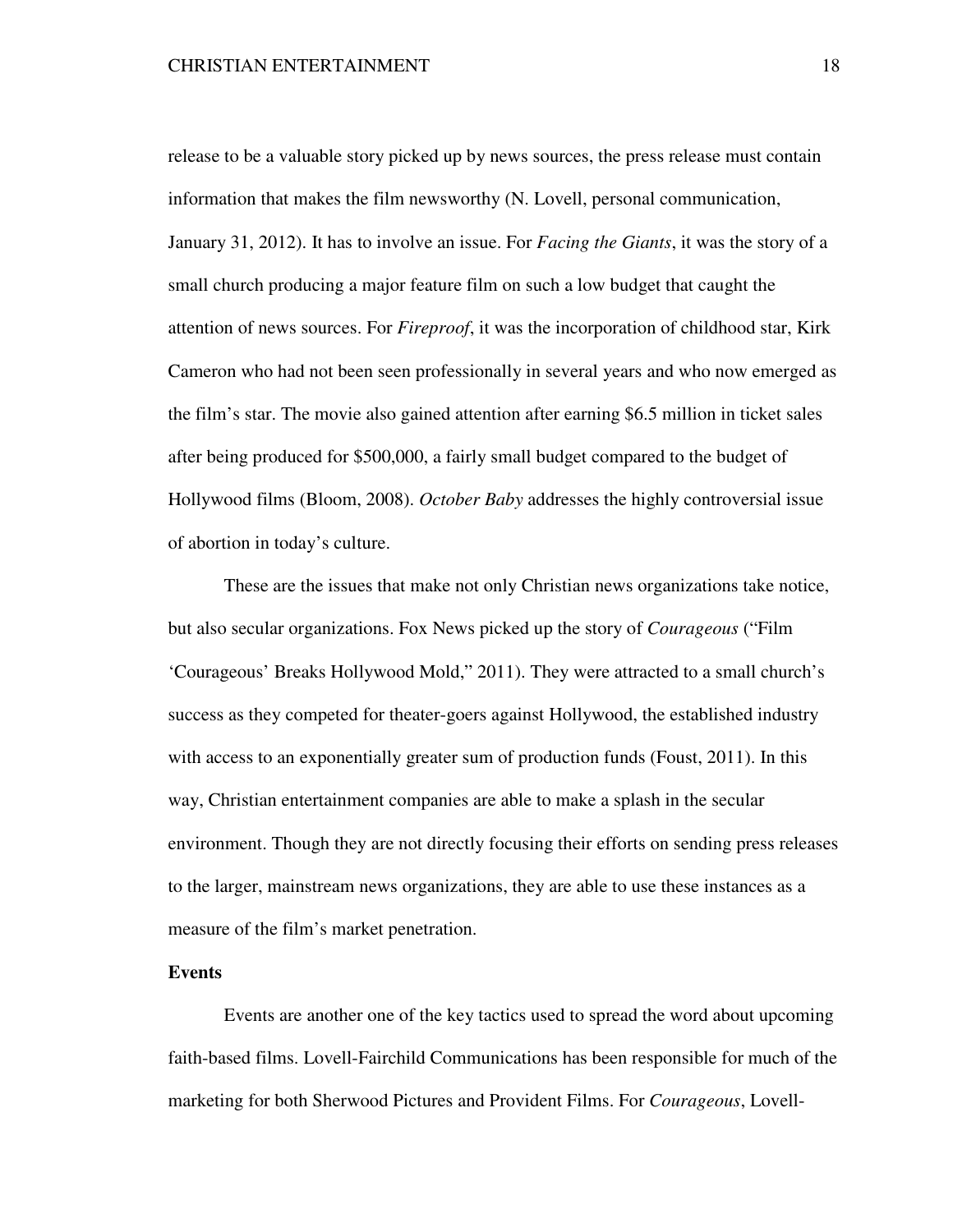Fairchild, Sherwood Pictures and Provident Films worked together to plan events from the very beginning. They began the process with an event formally announcing the concept for their newest film immediately garnering interest on the heels of *Fireproof*'s box office success*.* Fans were already jumping at the chance to see more from Sherwood Pictures' Kendrick brothers.

These events were documented with pictures posted on Lovell-Fairchild's website as well as various social media outlets. Along with pre-release screenings among other events, they also held red carpet events for the film's premiere to build anticipation for the all-important first weekend in the theaters. The first weekend is stressed because as faith-based films face their Hollywood competitors, box office sales from the first weekend determine the length of its theatrical run before the movie leaves the theater and DVD sales begin. Lovell-Fairchild hosts events like these because they give the production companies a reason to keep followers talking about the movie and its associated events with like-minded fans before its release. It should be noted, however, that these events still reach a predominantly Christian crowd.

# **Collateral Materials**

 In addition to events, Christian film organizations push for audiences' exposure to collateral material. Lovell remarked that at Lovell-Fairchild Communications they begin the process of seeking influencers a year in advance (N. Lovell, personal communication, January 31, 2012). A large part of the reason they specifically seek influencers is to put the movie supplements in their hands to be distributed to those over whom the influencers hold credibility. Supplements range from posters, brochures and short scenes from the movie to books, Bible studies and discussion guides for families and churches to work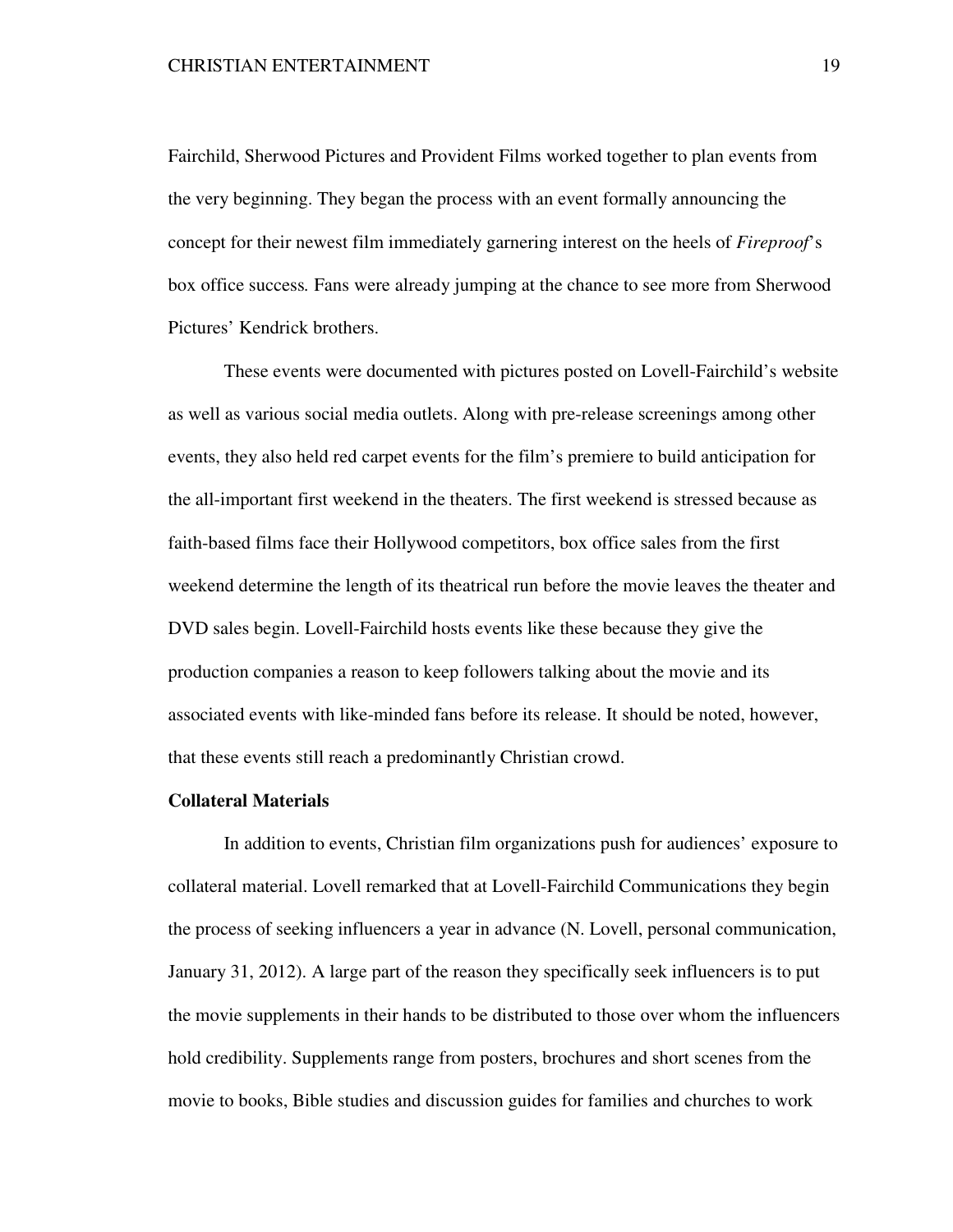through after watching the film. *Fireproof* was able to market *The Love Dare*, a book which played a central role in the movie's story. Not only were consumers able to engage with the movie long after it left the theaters, but it also gave them an opportunity to take actively study and practice unconditional love based on the movie's key message.

In the same way, Sherwood Pictures released *The Resolution* and *The Resolution for Women* after *Courageous* hit the movie theaters. Again, the books gave viewers a call to action to improve the decisions they make that affect themselves and their families. The purpose of these materials is to challenge viewers with the lessons presented in the films and to provide practical ways for them to apply these lessons in their own lives. Many are structured like Bible studies for a church or small group to go through together, clearly targeting the Christian market.

 One of the main movie supplements was access to movie event kits promoted on each movie website. These kits came complete with a Public Authorization Exhibition License to show the movie to a crowd larger than 100 people, as well as the actual DVD plus special features and posters to promote the event ("Courageous Church Movie Event," n.d.). *Courageous*' website also offered the purchase of additional posters plus invitations and bulletin inserts in bulk quantities. These kits are strategically designed for a church or religious group that wants to bring the movie to its congregation and make it easy for them to invite friends.

### **Public Relations in Action**

 All of these tactics can be seen in the case study of *October Baby*. It is one of the newest faith-based films from American Family Studios, Provident Films and Samuel Goldwyn Films and is scheduled to enter theaters nationwide on March 23, 2012. To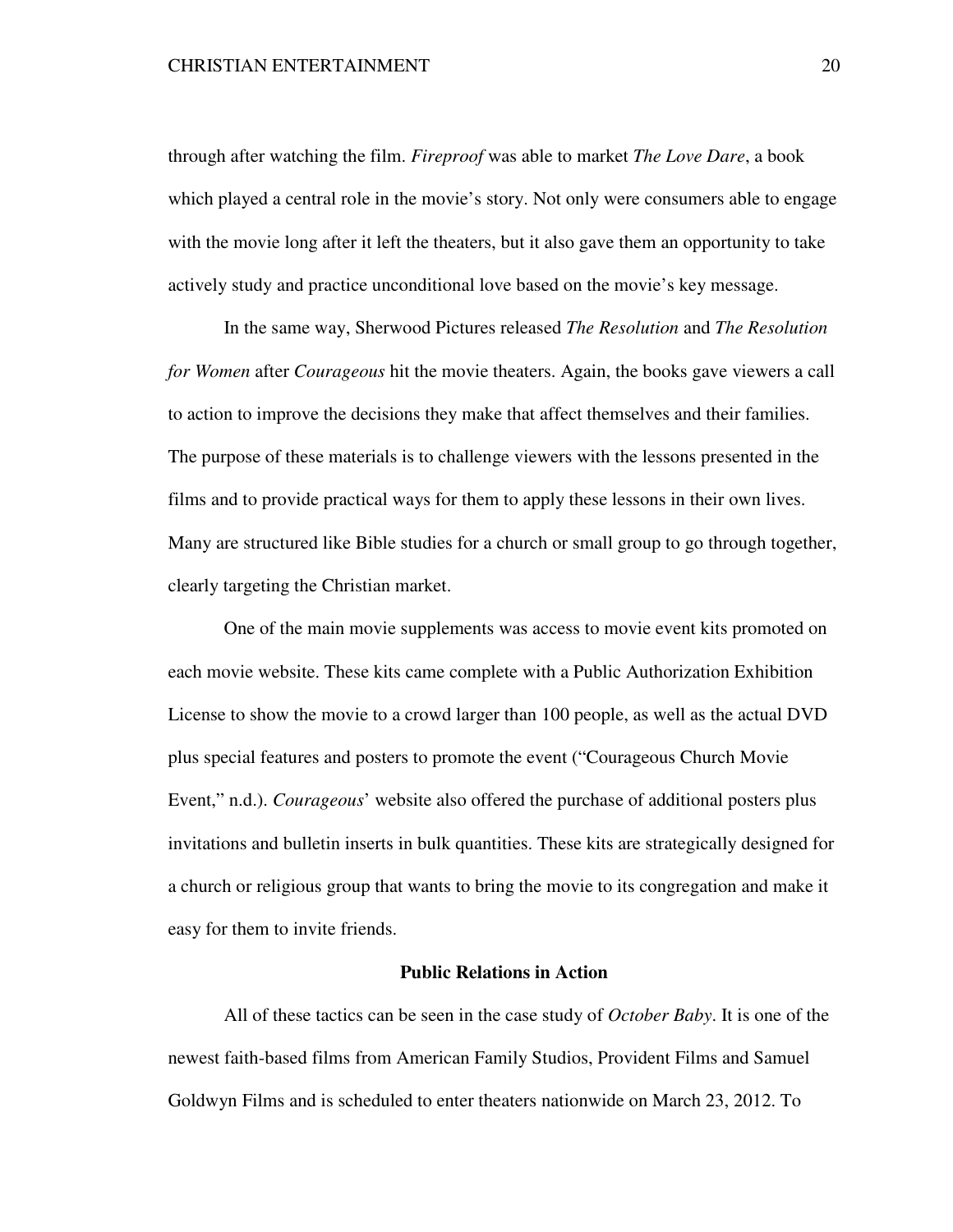begin, the movie has its own website, Facebook page and Twitter account as well as supporting posts and tweets from Provident Films and Lovell-Fairchild Communications on Facebook and Twitter. A press release written for the movie has been used on numerous websites, movie rating sites offer feedback from viewers and the trailer can be found on at least the first four sites listed on a Google search of "October baby."

 As part of their collaboration with other organizations, the Erwin brothers partnered with Lovell-Fairchild Communications and Provident Films among other production companies. In addition, they worked in conjunction with organizations like Focus on the Family, Hope for Orphans and Bethany Christian Services to name a few. In strategically partnering with these companies, they did not just raise a controversial issue; they offered resources for a solution to the issue. In the process of creating the film, a fund, "Every Life is Beautiful," was birthed as a charity project. Funds raised will be used to support organizations like the ones affiliated with the film.

 For the first premiere of *October Baby*, the movie was released in selected theaters in Alabama and Mississippi. Lovell-Fairchild subsequently hosted a tour of prerelease movie screenings across the United States before the second, nation-wide premiere in March. They invited prominent "influencers" (N. Lovell, personal communication, January 28, 2012) in the Christian and pro-life communities who could endorse the film; build its credibility and spread the word to their fans, followers and respective groups. Lovell-Fairchild staff took the opportunity of having these leaders captive in one room, and the leaders left feeling not only like a VIP, but also feeling the weight of their influence to reach their communities with the message of the film and ultimately the gospel.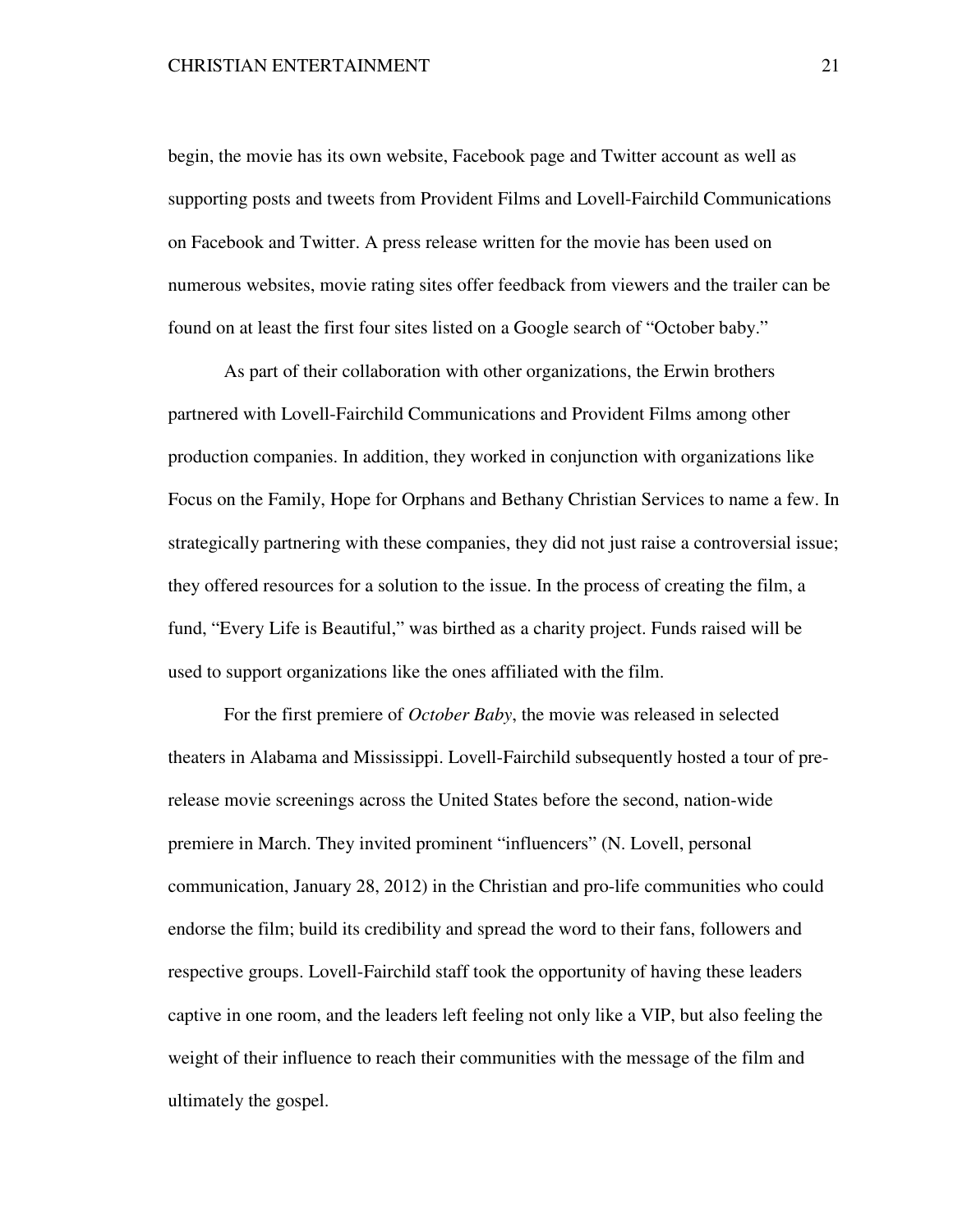These screenings were complete with swag bags filled with an "Every Life is Beautiful" T-shirt, a poster, a few handbills and a resource DVD including the movie's trailer plus a few scenes and supplemental videos. The bag also included a survey and an "Every Life is Beautiful" pen. The materials allowed Lovell-Fairchild and the *October Baby* team to place promotional materials in the hands of each of these influencers reminding them of the film they watched and giving them a sample of materials they could order in bulk. Attendants had no excuse but to pass on the information and the movie's message to those around them. They were jokingly told they could not leave until the survey handed out at the door was completed. This provided the production and public relations teams with immediate feedback as to what was working and what was not, growing their database at the same time. A camera was also set up in the corner, which gave viewers the opportunity to answer questions about the movie similar to those on the survey. The questions helped bolster the audience's conversations about the movie, something the production team wanted viewers to continue as they left for the theater and went home.

 In addition, a question and answer session was held with directors, Jon and Andrew Erwin, and actor, Shari Rigby, after the movie. The audience was able to get a small glimpse of the heart of the directors, creating a deeper connection to the project than simply watching a movie and leaving the theater. It almost became a personal favor to the down-to-earth directors to help support the movie and their vision. They informed the audience on the best way to become a part of October Baby's success reiterating the posters and other collateral material and resources available. This included action squads, a program allowing fans the responsibility to bring *October Baby*'s premiere to their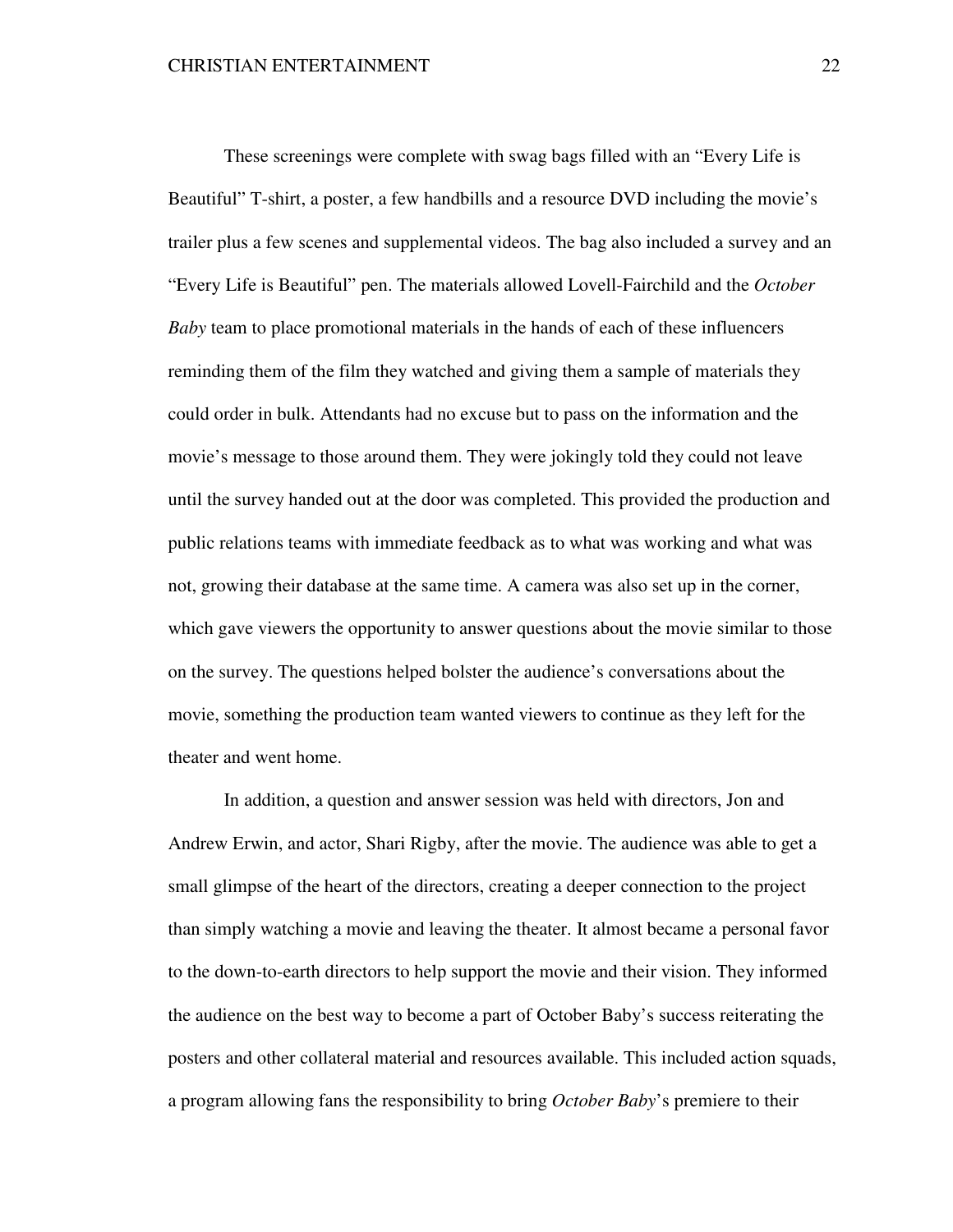hometown. These easy and practical ways to get involved left the viewers with a desire to provide their support in any way possible, especially since there were various avenues to do so.

 Attendance at the movie screening was an opportune time to take a firsthand look at the demographic of the production companies' chosen target. The crowd was diverse in age and ethnic background, though the majority of the audience fell into the middle-aged adult and older category. Lovell-Fairchild was also careful to invite groups they knew would support the cause. For instance, a group of nuns and others from the Catholic faith were invited to attend and readily accepted the invite. Several pastors were in attendance as well. One writer in an opinion article on LifeNews.com said she tweeted that she was "thinking of driving to Alabama to see @OctoberBabyFilm" (Clinger, 2011) and received a personal invitation to the first *October Baby* premier by Dan Atchinson, one of the film's producers. As a result, she wrote a raving article, which was published online, and joined *October Baby*'s list of supporters. The audience was filled with influencers like this journalist, strategically chosen because of their ability to spread the word.

 Actually, that is the strategy behind of all of these tactics: to gain the support of influencers whose third party endorsements will increase the reach of the film and spread its message. They are all designed to spread the word, create buzz, get people talking. Jon Erwin said movies are a safe way to start a conversation about a controversial issue (J. Erwin, personal communication, January 31, 2012). In the same way, the tactics Lovell-Fairchild chose are designed to facilitate conversations. They stem from the mission of these organizations to impact the culture. A change in the culture invariably means a change in people's way of living. It is much easier to incorporate a lifestyle change when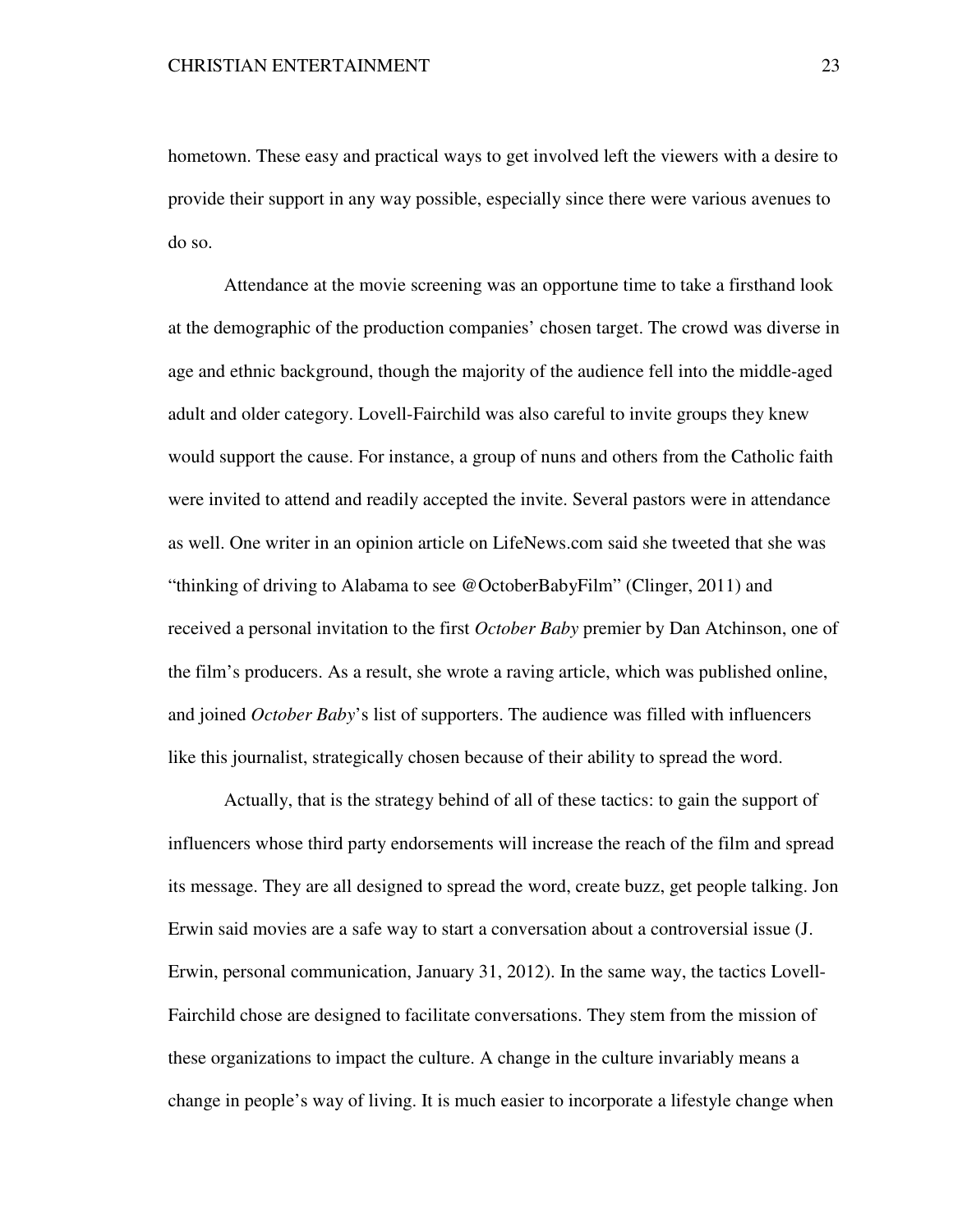other trusted individuals are endorsing and embarking on the same journey. This all begins with a conversation and a resolve to take action, exactly what faith-based films encourage.

 A common theme throughout these tactics is the provisions made for groups of people, specifically Christians. Licensing kits are prominently advertised for churches to show their congregations and communities; Christian organizations partner with other faith-based organizations with similar values; each movie touts the endorsements of credible Christian leaders.

### **Target Market Defined**

 Based on the tactics implemented by today's acclaimed faith-based entertainment companies, Provident Films, Sherwood Pictures and the communications specialists at Lovell-Fairchild Communications, the general target market for faith-based entertainment companies has emerged as Christian organizations, churches and leaders. Naturally, the more refined demographics of the target (i.e., gender, age, etc.) vary based on the film and its message; but, overall, these companies target Christian organizations and trendsetters to promote their films.

## **Christian versus Non-Christian**

As reflected in the previously mentioned missions of these companies, Christian filmmakers are all desirous of producing family-friendly movies and making an impact on today's mainstream culture. However, as has been established, they target Christians. Christians only make up part of the culture. It would seem that to impact the culture, each group that comprises the culture would need to be targeted and reached. If that is the case, the target audience for these faith-based entertainment companies would need to be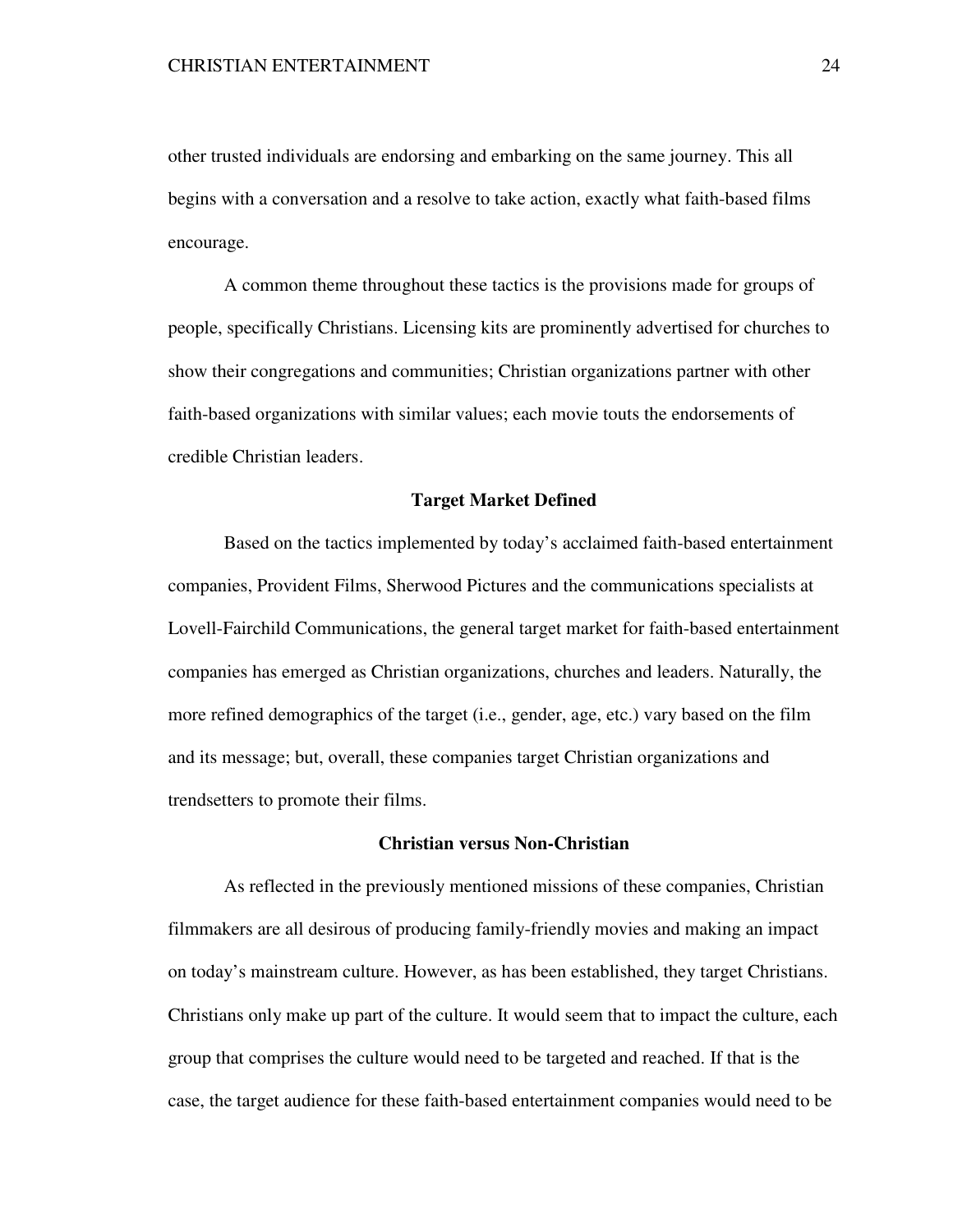shifted to include non-Christians as well as Christians in order to fulfill their mission. Only targeting Christians seems like preaching to the choir and, furthermore, does not appear to aide in the Great Commission Jesus gives in Matthew 28. Instead of reaching all the nations, filmmakers are staying within the Christian bubble and specifically reaching out to people they know will agree with them.

There are several reasons why the Christian entertainment companies choose to target Christians rather than non-Christians. Lovell offers a key reason why this is the case: producers need to "get butts in the seats" (N. Lovell, personal communication, January 31, 2012). In order for any film to be successful, not only do the producers need viewers to watch it while it is in theaters, they need them to watch it the first weekend it comes to the theater. Because this determines the box office value of the movie and the exposure it receives, the first weekend is crucial. Oftentimes, the message of faith-based films is either controversial, such as in *October Baby*, or overtly Christian and uninteresting to non-believers as in *Courageous*. In light of this information, Lovell realizes they have to capitalize on high interest, and in this industry, the highest levels of interest will be in the Christian market (N. Lovell, personal communication, January 31, 2012). Alex Kendrick; writer, producer and lead actor in *Courageous*; admits their "target audience [for the film] is the faith audience first" but he realizes there may be "a good bit of bleed-over" (King, 2011, para. 5) into a demographic of people who do not adhere to a faith of their own.

If Christian films produced by these companies are already attracting some non-Christians, and mainstream news sources are picking up on the companies' miraculous production stories, why are they not taking advantage of the publicity and marketing the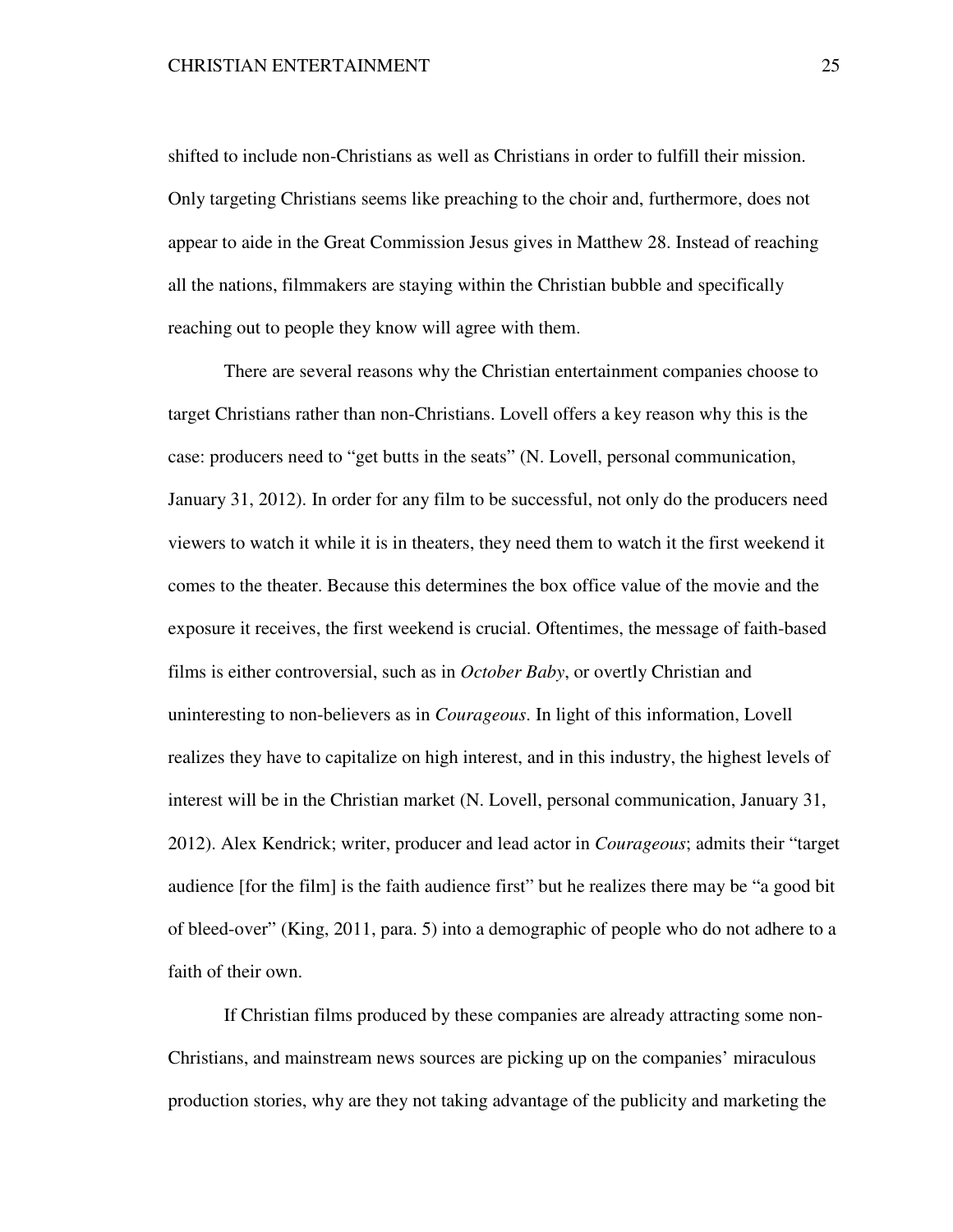film to non-Christians? Simply put, they cannot reach everyone. One of the first tasks in creating a communications campaign is to define the target. Christian entertainment companies define their target market as the group of people they know will respond positively and, in essence, keep them in business. The movies' numbers after the first weekend are one of the evaluative measures taken to judge the success of faith-based films. These numbers validate their work and help determine future endeavors. Based on this target market, it can then be said that these organizations and their communications specialists like Lovell-Fairchild are, indeed, successful in reaching their target market.

However, it would almost seem as if the faith-based productions companies do not care about non-Christians and are content to take a laissez-faire approach in reaching out to them. When their tactics, such as press releases, cross the border and penetrate the mainstream culture, it is only a result of the "bleed-over" (King, 2011, para. 5) Kendrick addresses. This decision to concentrate marketing efforts on the Christian audience contradicts the ideas previously stated about the organizations' desire to not only encourage believers in their walk with God but to also influence the culture ("Courageous Dads;" n.d.). Christians cannot reach the nations or even their neighborhoods, let alone impact the culture with the gospel, if they are content to stay inside comfortable, Christian circles. In light of this fact, the success of the Christian entertainment companies no longer appears to qualify as success in terms of their original mission to impact the culture. This begs the question: should these companies readjust their target market to fit that mission?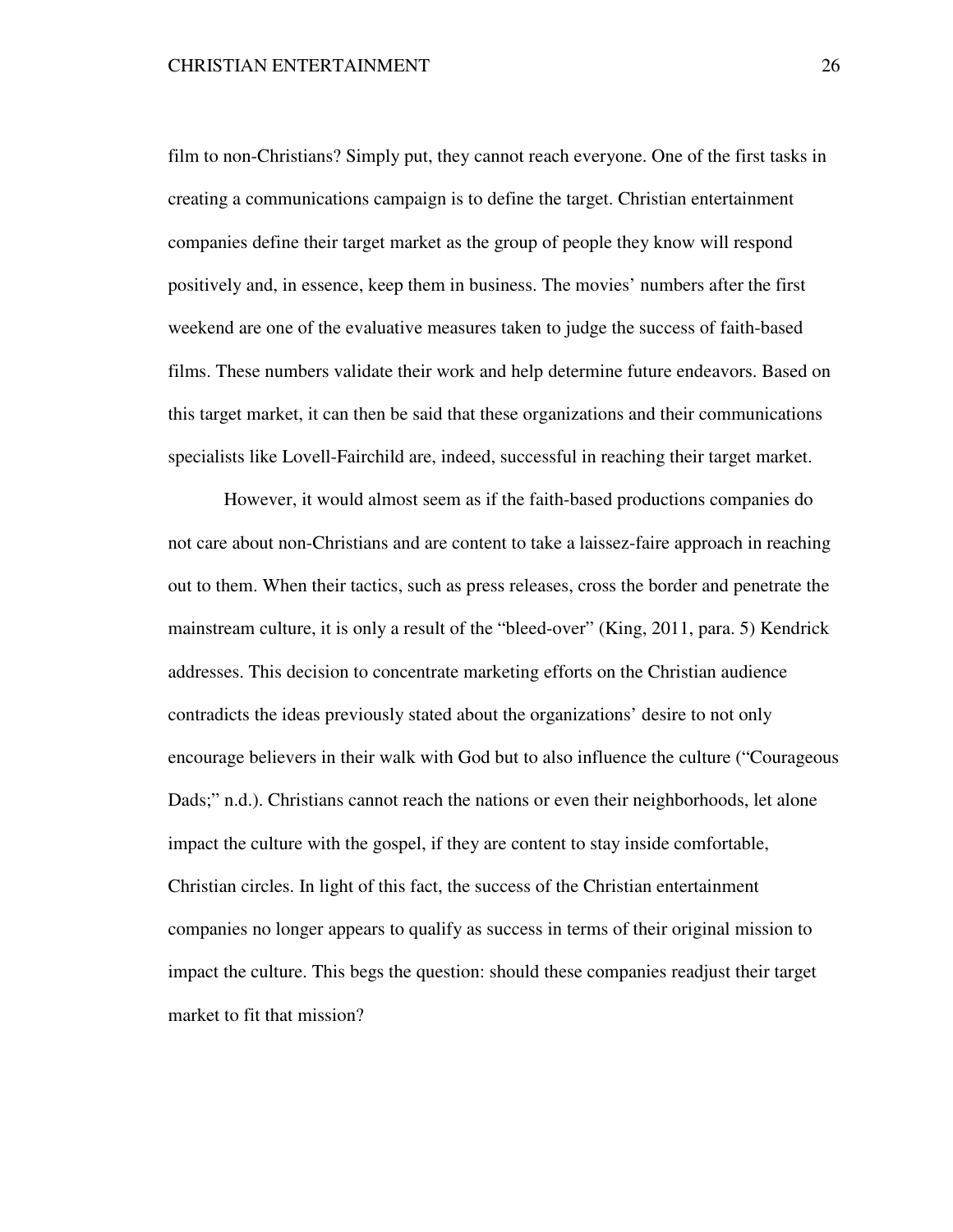#### **Conclusion**

 Ironically, though this may not be the original intention of faith-based filmmakers, by selecting the Christian organization as their target, these production companies are indeed influencing the culture. They rely heavily on buzz marketing as their ultimate tactic to reach Christians and church attendees across the United States and the world. With their current target market, they provide influential leaders and their followers with tools that aide them in their journey to live more like Christ and to start conversations about their faith with those in their communities.

Based on similar tactics used throughout the industry, this is a strategy most of the successful Christian entertainment companies have chosen to use. Just like the Erwin brothers describe as the goal for *October Baby*, films cause conversations. These conversations can be used by Christians as a gateway to broach topics in which non-Christian friends and family members would not normally engage. It can be done more easily and in a non-threatening way. Essentially, these films equip Christians with a strategy to engage in those tough conversations with loved ones. By reaching out to Christian organizations, those organizations will reach their members with the film's message (K. Fuhr, personal communication, February 3, 2012). In turn, when these movies are produced well, members can attract their own neighborhoods and communities to quality entertainment. Once they are sufficiently entertained, the audience is more readily engaged in the film, and its message becomes more believable and relevant. According to Jon Erwin, "if lots of people go see the movie [and begin conversations] then Hollywood takes notice" (J. Erwin, personal communication, January 31, 2012). It starts a movement and then the culture has to respond.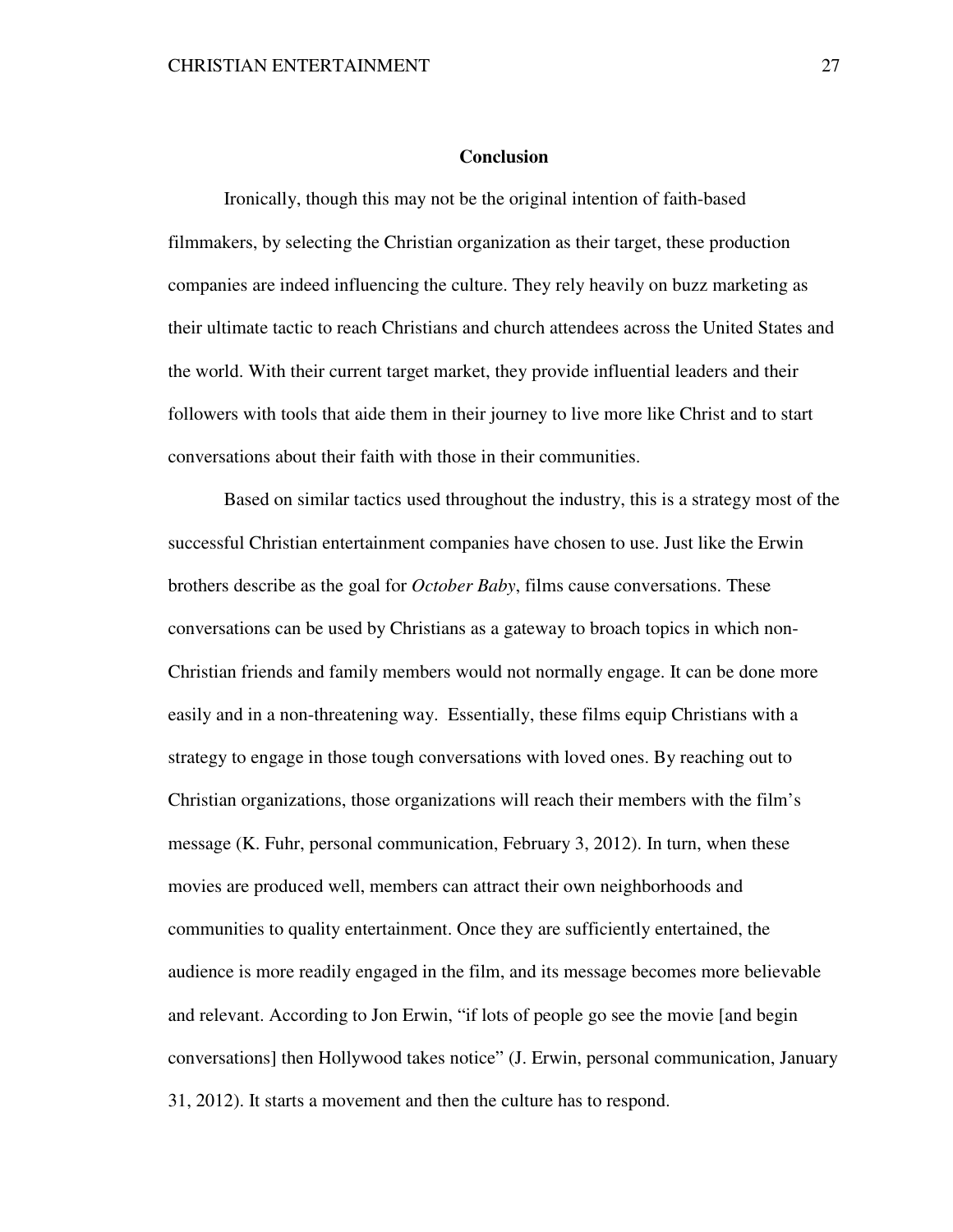Is this strategy really working? Does it take too long? Are people taking advantage of using the movies as conversation starters? Results from this strategy will continue to come in slowly. So far several titles have made Christians and non-Christians alike take note. With the progression of each film, these organizations are brought one step closer to their goal: for the church to once again be one of the "top cultural influences" (Catt, n.d., para. 5). What better way to impact the culture and fulfill the Great Commission than by enabling the individuals to whom it has been charged to go to their respective Jerusalem's and spread the message themselves? In order to change a culture, the attitudes and values of the people who comprise that culture have to change first, slowly but steadily.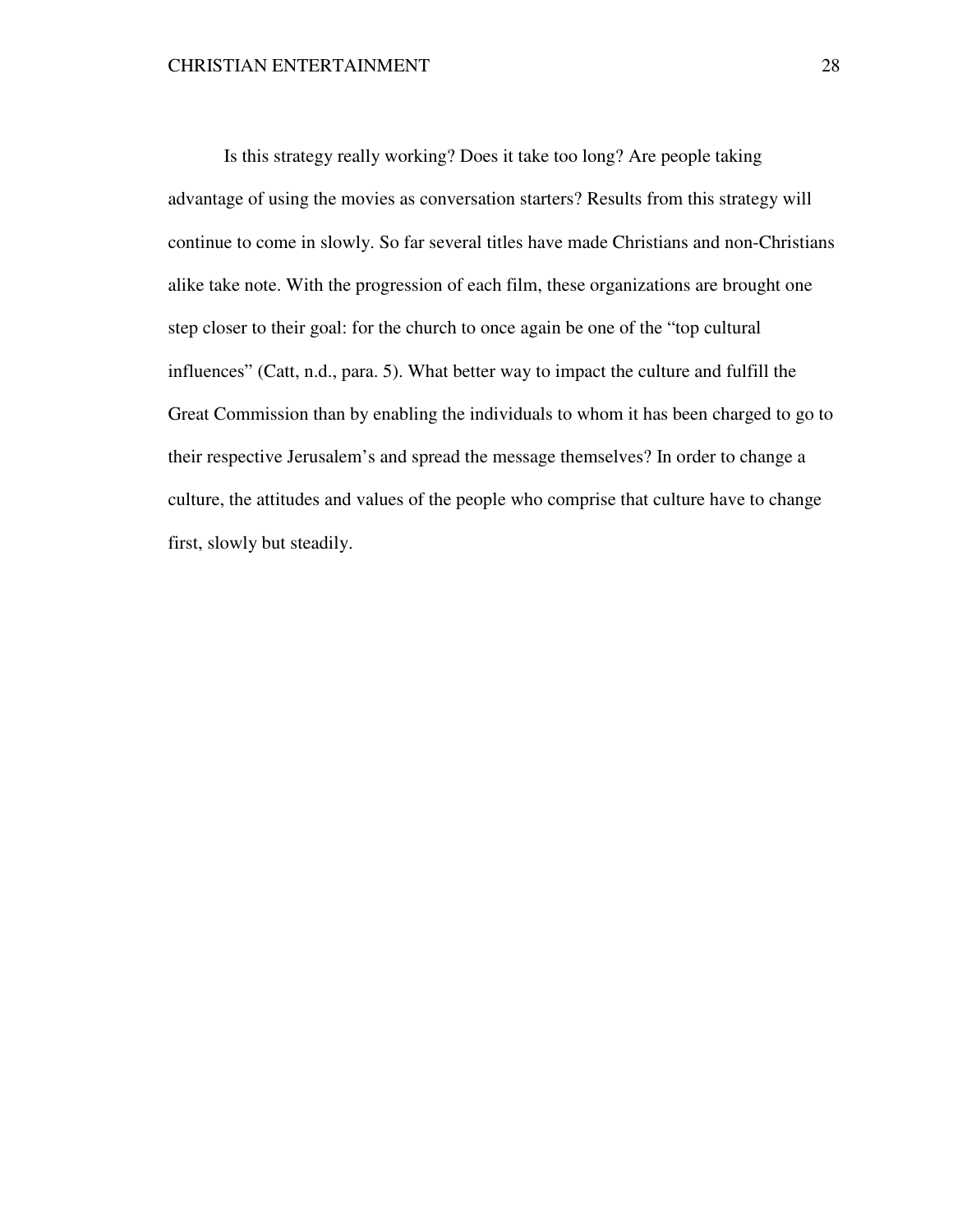#### References

- Bloom, J., (2008, October 5). 'Fireproof,' Christian-theme film, stays in top 10 at box office. *The New York Times.* Retrieved from http://www.nytimes.com/2008/10/ 06/movies/06fire.html?pagewanted=all
- Catt, M., (n.d.). Our Beginning. Retrieved from http://sherwoodpictures.com/how-we-do it/
- Clinger, K. (2011, October 2). October baby: A pro-life movie showing the pain of abortion. *LifeNews.com*. Retrieved from http://www.lifenews.com/2011/11/02/ october-baby-a-pro-life-movie-showing-the-pain-of-abortion/

Crouch, M. (n.d.). Production. Retrieved from http://8x.com/production.htm

- Foulger, D. (2004, February 25). Model of the Communication Process. Retrieved from http://davis.foulger.info/research/unifiedModelOfCommunication.htm
- Foust, M. (2011, October 7). Q&A: 'Courageous' producer on success & movie critics. *Baptist Press.* Retrieved from http://www.bpnews.net/bpnews.asp?id=36289
- Foust, M. (2012, March 26). Q&A: Provident Films' Kris Fuhr on October Baby's opening & why faith movies are succeeding. *Baptist Press*. Retrieved from http://www.bpnews.net/bpnews.asp?id=37468

Jesse. (n.d.). Retrieved from http://www.facebook.com/OctoberBabyMovie

- King, S. (2011, October 2). Hollywood shines a light on the spiritual. *Los Angeles Times*. Retrieved from http://articles.latimes.com/2011/oct/02/entertainment/la-ca religious-films-20111002/2
- Loudon, G. (2011, November 11). 'October baby' review: A poignant tribute to healing and forgiveness. *Andrew Breitbart Presents Big Hollywood*. http://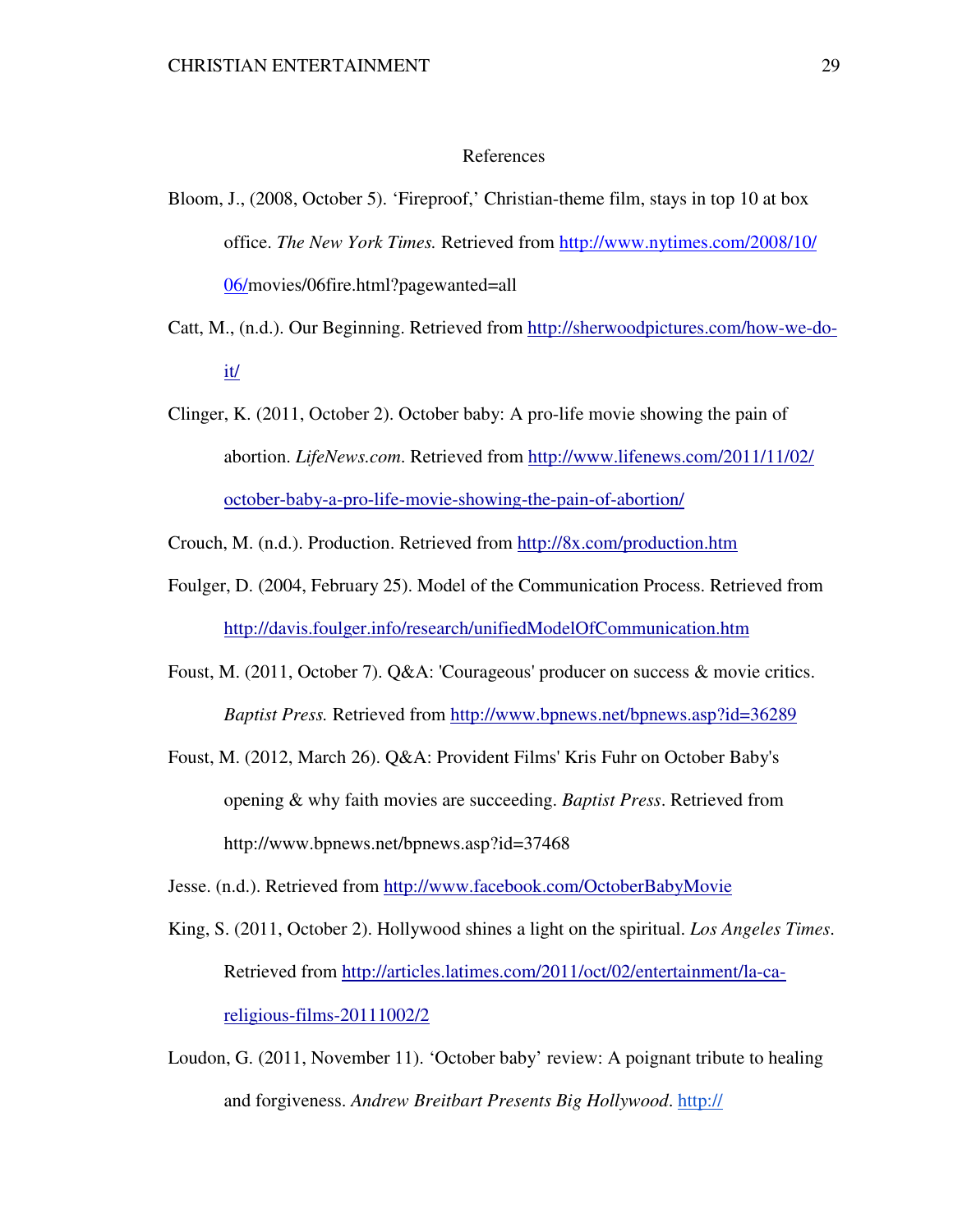bighollywood.breitbart.com/gloudon/2011/11/11/october-baby-review-a-

poignant- tribute-to-healing-and-forgiveness/

Lovell-Fairchild Communications. (2012, February 4). Retrieved from http://

www.facebook.com/LovellFairchild

Lovell-Fairchild. (n.d.). [Web log]. Retrieved from https://twitter.com/#!/

The Love Child

About Cloud Ten Pictures. (n.d.). Retrieved from http://www.cloudtenpictures.com/site2/ about.php

About Provident Films. (n.d.). Retrieved from http://www.providentfilms.org/about

Chris Sligh. (n.d.). Retrieved from http://www.americanidol.com/archive/contestants/ season6/chris\_sligh/

Courageous Church Movie Event. (n.d.). Retrieved from

http://www.courageousthemovie.com//

- Courageous Dads. (n.d.). Retrieved from http://www.courageousthemovie.com/ courageousdads
- Courageous. (n.d.). Retrieved from http://www.watchgmctv.com/Courageous
- Sherwood Pictures. (2009, September 10). [Web log comment]. Retrieved from https://twitter.com/#!/sherwoodpics
- The Source. (2006). Retrieved from http://www.sherwoodbaptist.net/templates/ cussherwoodbc/details.asp?id=33770&PID=588306
- Welcome to Every Life is Beautiful. (n.d.). Retrieved from http://

www.everylifeisbeautiful.com/

Wilcox, D. L., & Cameron, G. T. (2012). *Public relations: Strategies and tactics.*